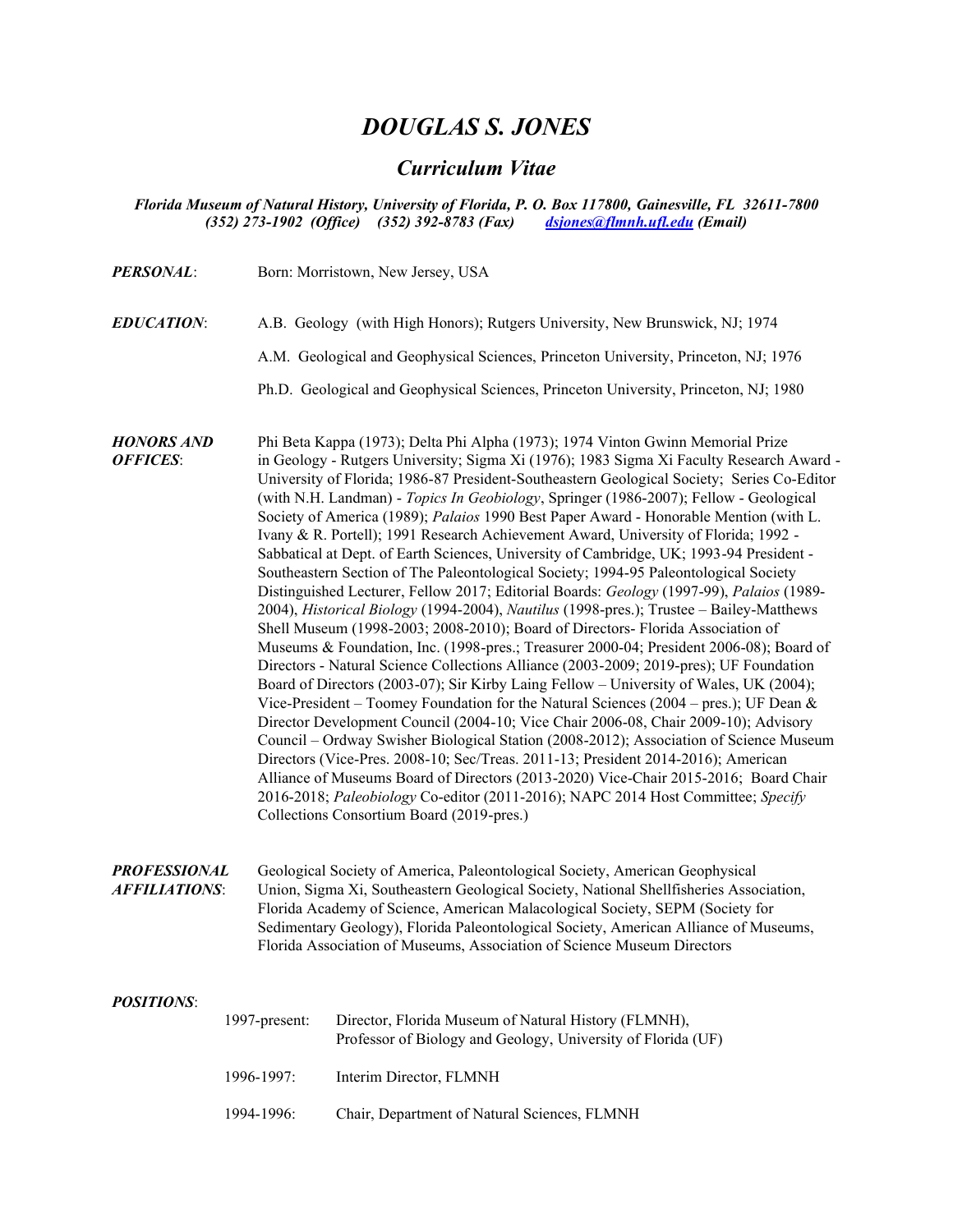| 1989-present: | Curator and Affiliate Professor of Geology and Biology<br>FLMNH and UF Departments of Geology and Biology    |
|---------------|--------------------------------------------------------------------------------------------------------------|
| 1985-1989:    | Associate Curator and Affiliate Associate Professor of Geology<br>FLMNH and UF Department of Geology         |
| 1984-1985:    | Associate Professor<br>UF Department of Geology                                                              |
|               | 1984 (summer): Visiting Assistant Professor,<br>University of Rhode Island, Graduate School of Oceanography  |
| 1979-1984:    | <b>Assistant Professor</b><br>UF Department of Geology                                                       |
| 1974-1979:    | Teaching and Research Assistant<br>Department of Geological and Geophysical Sciences<br>Princeton University |

#### *COURSES TAUGHT*:

Undergraduate Level:

Historical Geology; Paleontology, Invertebrate Paleontology; Introductory Oceanography; Exploring the Geological Sciences; Seminar in Geology; Independent Studies; Summer Field Geology Courses at Florissant, CO; Taos, NM; and Red Lodge, MT (Princeton-YBRA)

Graduate Level: Paleoecology; Seminar in Evolution; Marine Geology; Current Topics in Paleobiology; Advanced Invertebrate Paleontology; World Museums (FSU)

# *PUBLICATIONS*:

- **1977**: D.S. Jones and I. Thompson. Echiura from the Pennsylvanian Essex Fauna of northern Illinois. Lethaia 10: 317-325.
- **1979**: D.S. Jones, I. Thompson, and W.G. Ambrose. Age and growth rate determinations for the Atlantic surf clam *Spisula solidissima* based on internal growth lines in shell cross-sections. Marine Biology 47: 63-70.
	- D.S. Jones. The nemertean, *Malacobdella grossa*, in the ocean quahog, *Arctica islandica* (Bivalvia). Nautilus 93: 29-30.
	- D.S. Jones and I. Thompson. Nautiloid growth rhythms and lunar dynamics. Nature 279: 454-455.
- **1980**: I. Thompson and D.S. Jones. A possible onychophoran from the Middle Pennsylvanian Mazon Creek beds of northern Illinois. Journal of Paleontology 54: 588-596.
	- D.S. Jones. Annual cycle of shell growth increment formation in two continental shelf bivalves and its paleobiologic significance. Paleobiology 6: 331-340.
	- I. Thompson, D.S. Jones, and D. Dreibelbis. Annual internal growth banding and life history of the ocean quahog, *Arctica islandica* (Mollusca: Bivalvia). Marine Biology 57: 23-34.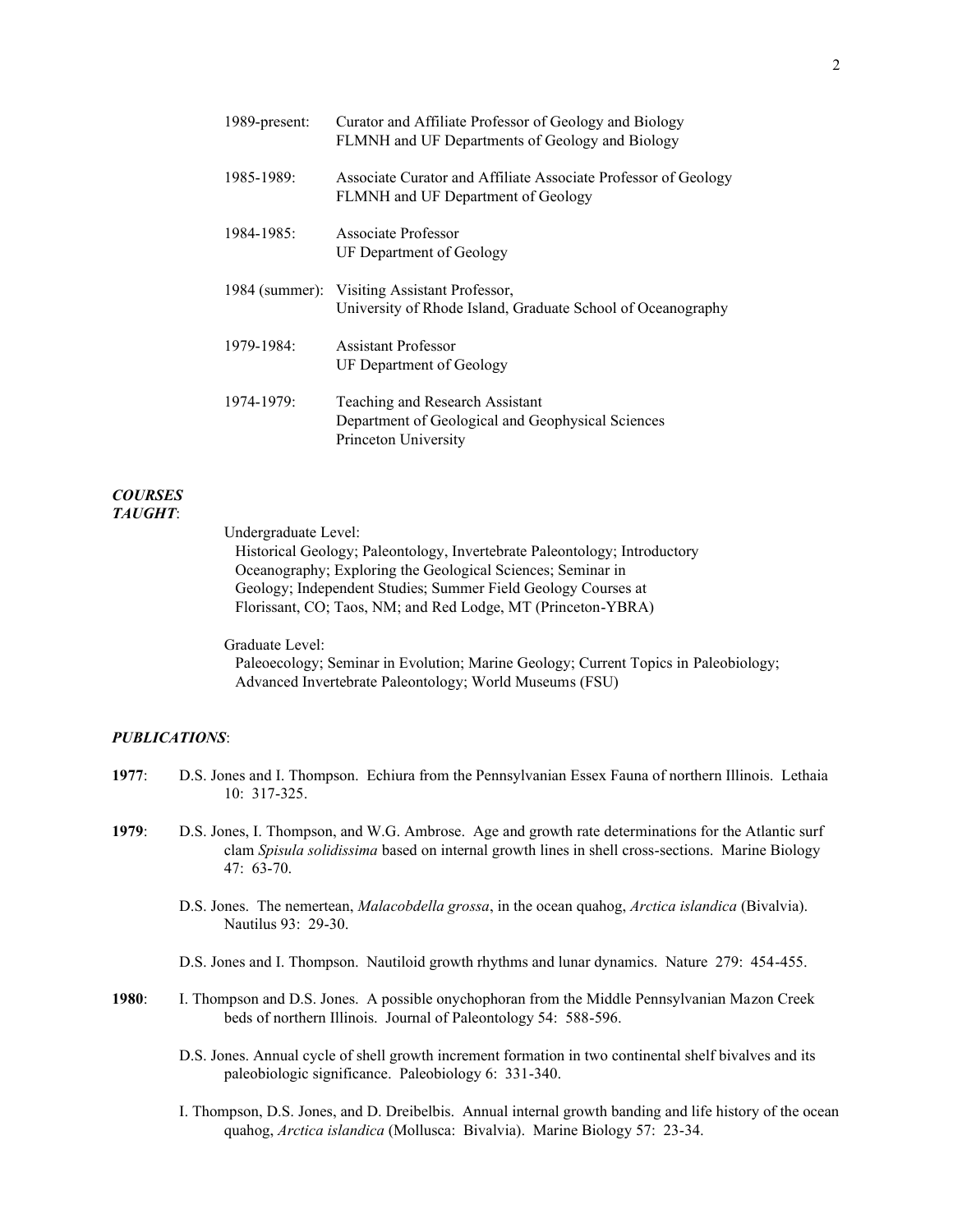- I. Thompson, D.S. Jones and J.W. Ropes. Advanced age for sexual maturity in the ocean quahog *Arctica islandica* (Mollusca: Bivalvia) Marine Biology 57: 35-39.
- W.G. Ambrose, D.S. Jones, and I. Thompson. Distance from shore and growth rate of the suspension feeding bivalve, *Spisula solidissima*. Proceedings of the National Shellfisheries Association 70: 207-215.
- **1981**: D.S. Jones. Annual growth increments in shells of *Spisula solidissima* record marine temperature variability. Science 211: 165-167.
	- D.S. Jones. (Review of) Skeletal Growth of Aquatic Organisms, by D.C. Rhoads and R.A. Lutz. American Scientist 69: 333.
	- D.S. Jones. Repeating layers in the molluscan shell are not always periodic. Journal of Paleontology 55: 1076-1082.
	- D.S. Jones. The reproductive cycles of the Atlantic surf clam, *Spisula solidissima*, and the ocean quahog, *Arctica islandica*, off New Jersey. Journal of Shellfish Research 1: 23-32.
- **1982**: D.S. Jones and B.J. MacFadden. Induced magnetization in the monarch butterfly, *Danaus plexippus* L. (Insecta, Lepidoptera). Journal of Experimental Biology 96: 1-9.
	- D. Nicol and D.S. Jones. *Rotularia vernoni*, an annelid worm tube from the Eocene of peninsular Florida. Florida Scientist 45: 139-142.
	- D.F. Williams, M.A. Arthur, D.S. Jones, and N. Healy-Williams. Seasonality and mean annual sea surface temperatures from isotopic and sclerochronological records. Nature 296: 432-434.
	- K.K. Turekian, J.K. Cochran, Y. Nozaki, I. Thompson, and D.S. Jones. The determination of the shell deposition rates of *Arctica islandica* (Mollusca: Bivalvia) from the New York Bight using natural  $228$ Ra and  $228$ Th and bomb produced  $14$ C. Limnology and Oceanography 27: 737-741.
	- D.S. Jones. Some considerations of the Late Eocene faunas of northwest peninsular Florida. *In*: D.L. Smith (ed.). Cenozoic Vertebrate and Invertebrate Paleontology of North Florida, pp. 14-32. Southeastern Geological Society, Guidebook No. 24, 64 p.
- **1983**: M.L. McKinney and D.S. Jones. Oligopygoid echinoids and the biostratigraphy of the Ocala Limestone of Peninsular Florida. Southeastern Geology 24: 21-30.
	- D.S. Jones. Sclerochronology: Reading the record of the molluscan shell. American Scientist 71: 384- 391.
	- M.A. Arthur, D.F. Williams, and D.S. Jones. Seasonal temperature-salinity changes and thermocline development in the mid-Atlantic Bight as recorded by the isotopic composition of bivalves. Geology 11: 655-659.
	- D.S. Jones, D.F. Williams and M.A. Arthur. Growth history and ecology of the Atlantic surf clam, *Spisula solidissima* (Dillwyn), as revealed by stable isotopes and annual shell increments. Journal of Experimental Marine Biology and Ecology 73: 225-242.
- **1984**: D. Nicol and D.S. Jones. Mode of life of *Exputens ocalensis* (Malleidae), a Florida Eocene pelecypod. Florida Scientist 47: 32-34.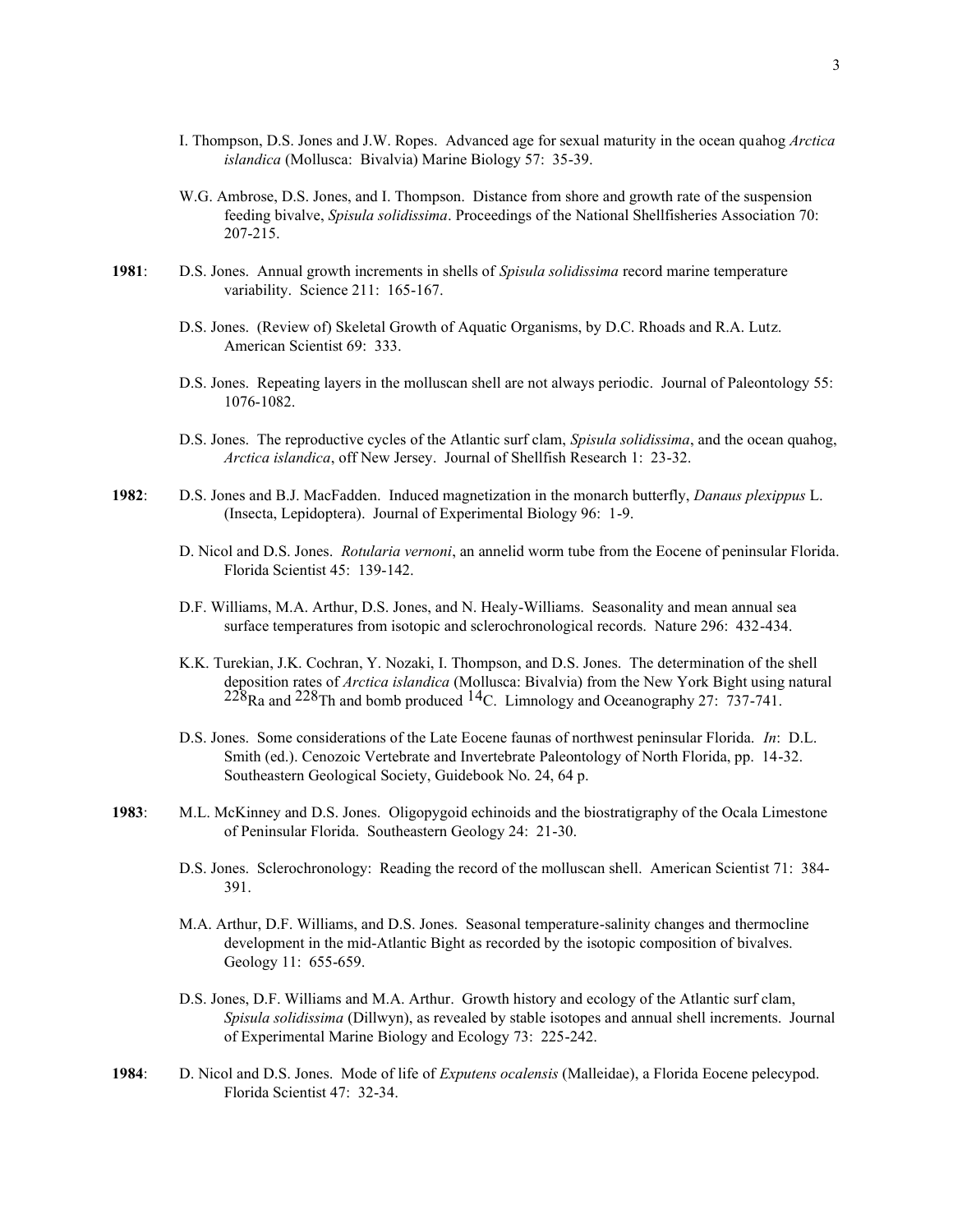- N.D. Opdyke, D. Spangler, D.L. Smith, D.S. Jones, and R. Lindquist. Origin of the epeirogenic uplift of the Pliocene-Pleistocene beach ridges of Florida and development of the Florida karst. Geology 12: 226-228.
- D. Nicol and D.S. Jones. *Bellaxinaea*, a new subgenus of glycymeridids (Pelecypoda) from the western hemisphere. The Nautilus 98: 126-128.
- D.S. Jones, D.F. Williams, M.A. Arthur, and D.E. Krantz. Interpreting the paleoenvironmental, paleoclimatic, and life history records in mollusc shells, pp. 333-339. *In*: L. David and J-C. Gall (eds.). Paleocology 1984. Geobios Memoire Special No. 8, Lyon, 465 p.
- D.E. Krantz, D.S. Jones, and D.F. Williams. Growth rates of the sea scallop, *Placopecten magellanicus*, determined from the  $\frac{180}{160}$  record in shell calcite. Biological Bulletin 167: 186-199.
- D. Nicol and D.S. Jones. Review of *Postligata*, a Late Cretaceous pelecypod. Tulane Studies in Geology and Paleontology 18: 67-69.
- D. Nicol and D.S. Jones. *Chione* (*Chione*) *craspedonia* Dall in the Crystal River Formation (Eocene) in peninsular Florida. Tulane Studies in Geology and Paleontology 18: 73-75.
- D. Nicol and D.S. Jones. The comparative size of deposit-feeding animals. Florida Scientist 47: 197- 201.
- J.W. Ropes, D.S. Jones, S.A. Murawski, F.M. Serchuk, and A. Jearld, Jr. Documentation of annual growth lines in ocean quahogs, *Arctica islandica* Linne. Fishery Bulletin 82: 1-19.
- **1985**: D.S. Jones and P.F. Hasson. History and development of the marine inverterbrate faunas separated by the Central American Isthmus, pp. 325-355. *In*: F.G. Stehli and S.D. Webb (eds.). The Great American Biotic Interchange. New York, Plenum Publishing Corp. 532 p.
	- D.S. Jones. Growth increments and geochemical variations in the molluscan shell, pp. 72-87. *In*: D.J. Bottjer, C.S. Hickman and P.D. Ward (eds.). Mollusks: Notes for a Short Course. Knoxville, TN, University of Tennessee and The Paleontological Society. 305p.
	- B.J. MacFadden and D.S. Jones. Magnetic butterflies: A case study of the Monarch (Lepidoptera, Danaidae), pp. 407-415. *In*: J.L. Kirschvink, D.S. Jones, and B.J. MacFadden (eds.). Magnetite Biomineralization and Magnetoreception in Organisms. New York, Plenum Publishing Corp. 704 p.
	- J.L. Kirschvink, D.S. Jones, and B.J. MacFadden (editors). Magnetite Biomineralization and Magnetoreception in Organisms: A New Biomagnetism. New York, Plenum Publishing Corp. 704p.
	- D.S. Jones. Sclerochronology, pp. 392-394. *In*: McGraw-Hill Yearbook of Science and Technology: 1986. New York, McGraw-Hill Book Company. 509 p.
	- I.R. Quitmyer, H.S. Hale, and D.S. Jones. Paleoseasonality determination based on incremental shell growth in the hard clam, *Mercenaria mercenaria*, and its implications for the analysis of three southeast Georgia coastal shell middens. Southeastern Archaeology 4: 27-40.
	- I.R. Quitmyer, H.S. Hale, and D.S. Jones. Seasonality study based on the incremental growth data from the quahog clam (*Mercenaria mercenaria*), pp. 59-71. *In*: W.H. Adams (ed.). Aboriginal Subsistence and Settlement Archaeology of the Kings's Bay Locality; Volume 2: Zooarchaeology. Gainesville, Florida, University of Florida, Department of Anthropology, Report of Investigations, 2.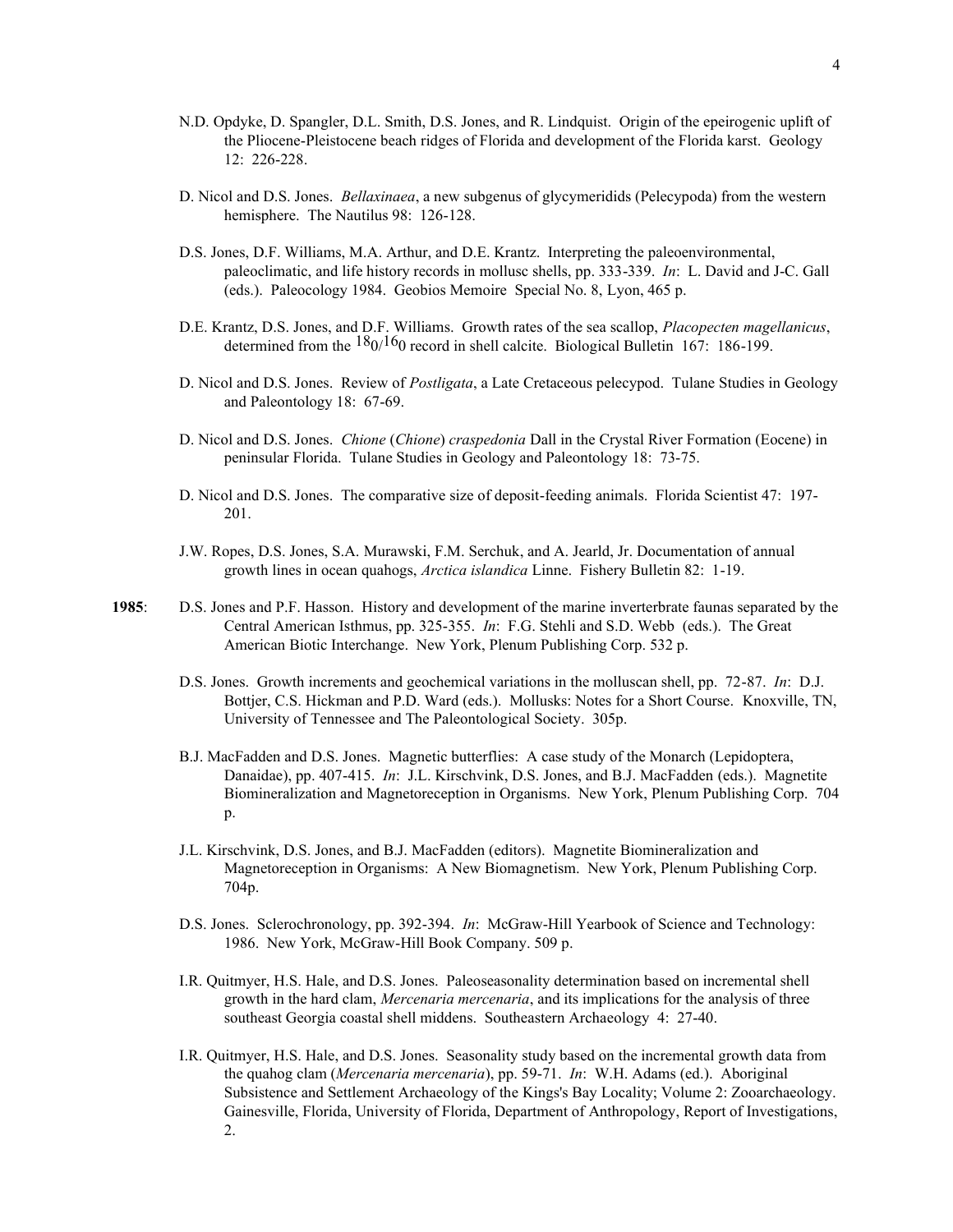- **1986**: D.S. Jones and D. Nicol. Origination, survivorship, and extinction of rudist taxa. Journal of Paleontology 60: 107-115.
	- D.S. Jones, D.F. Williams, and C.S. Romanek. Life history of symbiont-bearing giant clams from stable isotope profiles. Science 231: 46-48.
	- D. Nicol and D.S. Jones. *Litharca lithodomus* and adaptive radiation in arcacean pelecypods. The Nautilus 100: 105-109.
	- C.M. Kussel and D.S. Jones. Depositional history of three Pleistocene bluffs in northeastern Florida. Florida Scientist 49: 242-254.
- **1987:** D.S. Jones, P.A. Mueller, J.R. Bryan, J.P. Dobson, J.E.T. Channell, J.C. Zachos, and M.A. Arthur. Biotic, geochemical, and paleomagnetic changes across the Cretaceous/Tertiary boundary at Braggs, Alabama. Geology 15: 311-315.
	- M.A. Arthur, J.C. Zachos, and D.S. Jones. Primary productivity and the Cretaceous/Tertiary boundary event in the oceans. Cretaceous Research 8: 43-54.
	- D.E. Krantz, D.F. Williams, and D.S. Jones. Ecological and paleoenvironmental information using stable isotope profiles from living and fossil molluscs. Palaeogeography, Palaeoclimatology, Palaeoecology 58: 249-266.
	- C.S. Romanek, D.S. Jones, D.F. Williams, D.E. Krantz, and R.L. Radtke. Stable isotopic investigation of physiological and environmental changes recorded in shell carbonate from the giant clam, *Tridacna maxima*. Marine Biology 94: 385-393.
	- N.D. Opdyke, D.S. Jones, B.J. MacFadden, D.L. Smith, P.A. Mueller, and R.D. Shuster. Florida as an exotic terrane: Paleomagnetic and geochronologic investigation of lower Paleozoic rocks from the subsurface of Florida. Geology 15: 900-903.
	- D.S. Jones. Obituary: Robert Jerry Britt, Jr., 1962-1987. Society of Vertebrate Paleontology News Bulletin 141: 56-58.
- **1988:** D.S. Jones and R.W. Portell. Occurrence and biogeographic significance of *Heliaster* (Echinodermata: Asteroidea) from the Pliocene of southwest Florida. Journal of Paleontology 62: 126-132.
	- D.S. Jones and R.W. Portell. Fossil invertebrates from Brooks Sink, Bradford County, Florida, pp. 41-52. *In*: F.L. Pirkle and J.G. Reynolds (eds.). Southeastern Geological Society Annual Field Trip Guidebook, No. 29, Tallahassee, Southeastern Geological Society, 76p.
	- D.S. Jones, D.F. Williams, and H.J. Spero. More light on photosymbiosis in fossil mollusks: the case of *Mercenaria* "*tridacnoides*". Palaeogeography, Palaeoclimatology, Palaeoecology 64: 141-152.
	- D.S. Jones. Sclerochronology and the size versus age problem, pp. 93-108. *In*: M.L. McKinney (ed.). Heterochrony in Evolution: A Multidisciplinary Approach. New York, Plenum Publishing Corp., 348p.
- **1989:** D.S. Jones and D. Nicol. Eocene clavagellids (Mollusca: Pelecypoda) from Florida: The first documented occurrence in the Cenozoic of the Western Hemisphere. Journal of Paleontology 63: 320-323.
	- D.S. Jones. Growth rings and longevity in bivalves. American Conchologist 17(1): 12-13.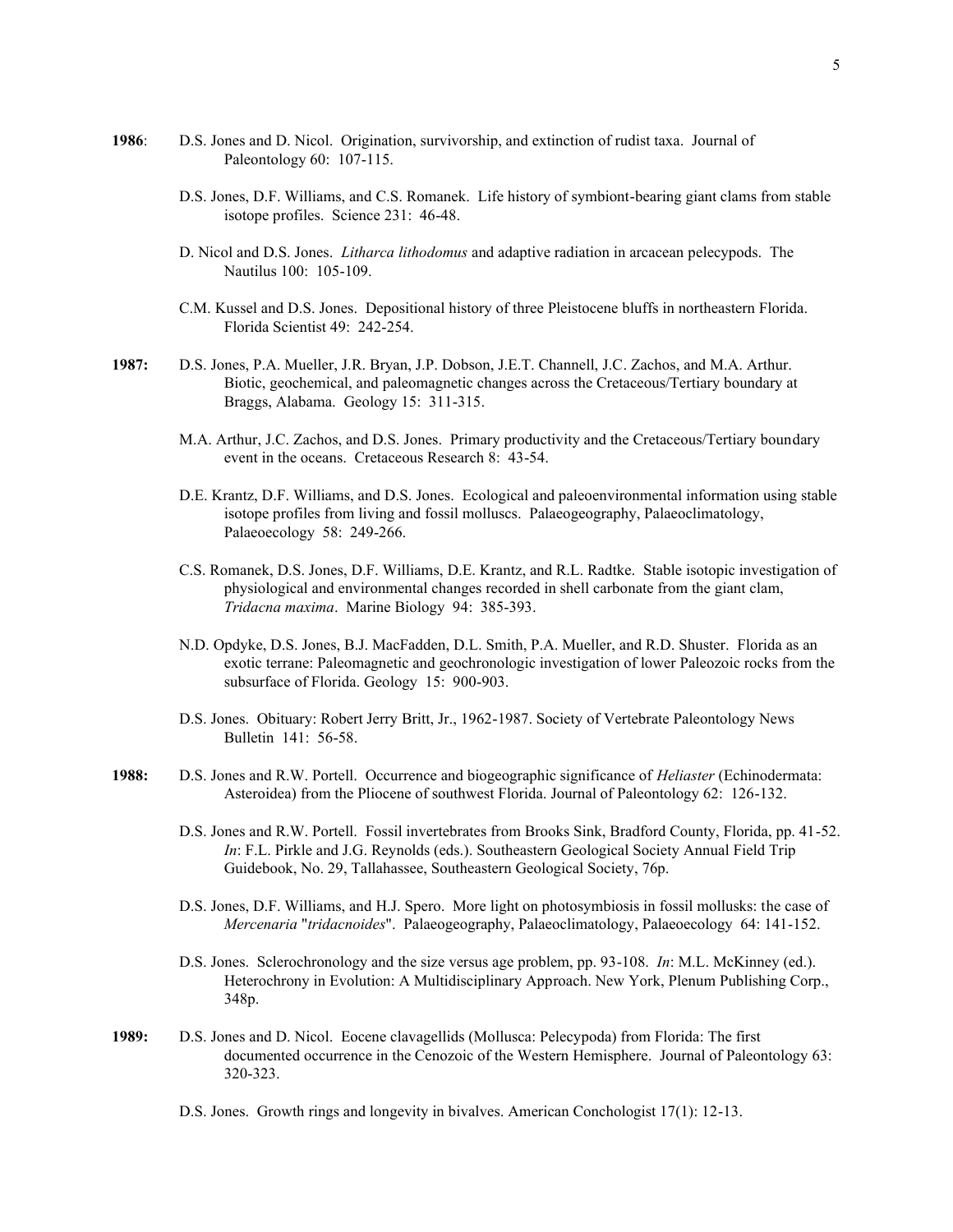- J.R. Bryan and D.S. Jones. Fabric of the Cretaceous-Tertiary marine macrofaunal transition at Braggs, Alabama. Palaeogeography, Palaeoclimatology, Palaeoecology 69: 279-301.
- D.E. Krantz, D.S. Jones and D.F. Williams. Reply to "Aspects of growth deceleration in bivalves: clues to understanding the seasonal del  $^{18}O$  and del  $^{13}C$  record". Palaeogeography, Palaeoclimatology, Palaeoecology 70: 403-407.
- S.D. Webb, G.S. Morgan, R.C. Hulbert, Jr., D.S. Jones, B.J. MacFadden and P.A. Mueller. Geochronology of a rich early Pleistocene vertebrate fauna, Leisey Shell Pit, Tampa Bay, Florida. Quaternary Research 32: 96-110.
- F.L. Pirkle, E.C. Pirkle, W.A. Pirkle, S.E. Dicks, D.S. Jones and E.A. Mallard. Altama heavy mineral deposits in southeastern Georgia. Economic Geology 84: 425-433.
- D.S. Jones, M.A. Arthur and D.J. Allard. Sclerochronological records of temperature and growth from shells of *Mercenaria mercenaria* from Narragansett Bay, Rhode Island. Marine Biology 102: 225-234.
- D. Nicol, D.S. Jones and J.W. Hoganson. *Anatipopecten* and the *Rotularia vernoni* Zone (Late Eocene) in peninsular Florida. Tulane Studies in Geology and Paleontology 22: 55-59.
- D. Nicol and D.S. Jones. Aberrant individuals of *Mercenaria*: Are they hopeful monsters? American Conchologist 17(4): 10-11.
- **1990:** A.F. Randazzo, M. Kosters, D.S. Jones and R.W. Portell. Paleoecology of shallow-marine carbonate environments, middle Eocene of Peninsular Florida. Sedimentary Geology 66: 1-11.
	- D.S. Jones, I.R. Quitmyer, W.S. Arnold and D.C. Marelli. Annual shell banding, age, and growth rate of hard clams (*Mercenaria* spp.) from Florida. Journal of Shellfish Research 9: 215-225.
	- L.C. Ivany, R.W. Portell and D.S. Jones. Animal-plant relationships and paleobiogeography of an Eocene seagrass community from Florida. Palaios 5: 244-258.
	- D.S. Jones. Geochronology of the Florida Plio-Pleistocene: An integrated stratigraphic approach, 14 p. *In*: W.D. Allmon and T.M. Scott (eds.). Plio-Pleistocene Stratigraphy and Paleontology of South Florida. Southeastern Geological Society Annual Field Excursion, December 7-8, 1990, Guidebook no. 31.
- **1991:** F.L. Pirkle, E.C. Pirkle, J.G. Reynolds, W.A. Pirkle, D.S. Jones, D.P. Spangler and T.A. Goodman. Cabin Bluff heavy mineral deposits of southeastern Georgia. Economic Geology 86: 436-443.
	- W.S. Arnold, D.C. Marelli, T.M. Bert, D.S. Jones and I.R. Quitmyer. Habitat-specific growth of hard clams *Mercenaria mercenaria* (L.) from the Indian River, Florida. Journal of Experimental Marine Biology and Ecology 147: 245-265.
	- D.S. Jones, B.J. MacFadden, S.D. Webb, P.A. Mueller, D.A. Hodell, and T.M. Cronin. Integrated geochronology of a classic Pliocene fossil site in Florida: Linking marine and terrestrial biochronologies. Journal of Geology 99: 637-648.
	- D. Nicol and D.S. Jones. Present location of continents and oceans as related to the geographic distribution of marine bivalves. American Conchologist 19(3): 12-13.
	- M.C. Diblin, A.F. Randazzo and D.S. Jones. *Lithoplaision ocalae*: a new trace fossil from the Ocala Limestone (Eocene), Florida. Ichnos 1: 255-260.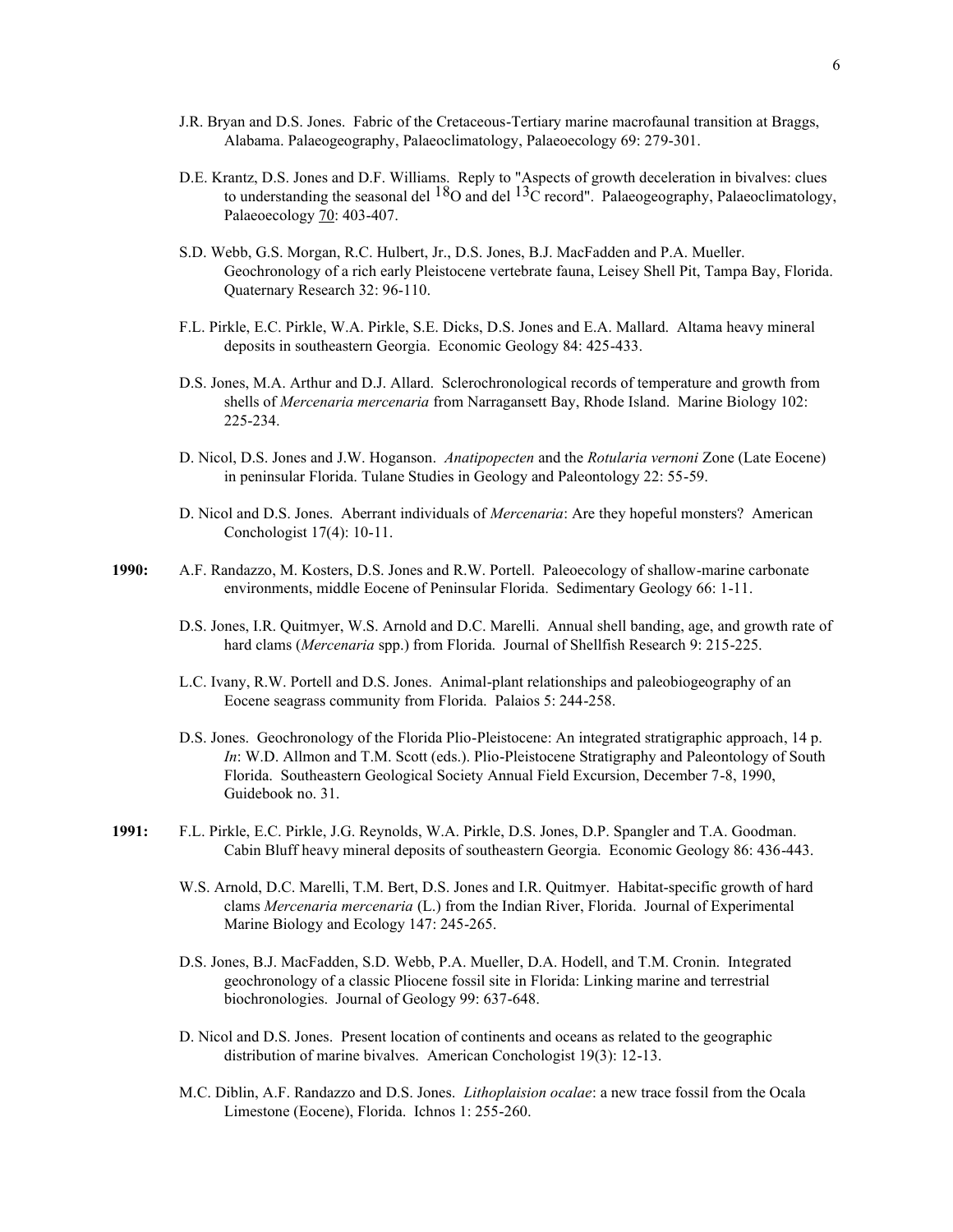- **1992:** W.D. Allmon, D.S. Jones and N. Vaughan. Observations on the biology of *Turritella gonostoma* Valenciennes (Prosobranchia: Turritellidae) from the Gulf of California. Veliger 35(1): 52-63.
	- D.S. Jones and D.K. Jacobs. Photosymbiosis in *Clinocardium nuttalli*: Implications for tests of photosymbiosis in fossil molluscs. Palaios 7: 86-95.
	- I.R. Quitmyer and D.S. Jones. Calendars of the coast: seasonal growth increment patterns in shells of modern and archaeological southern quahogs, *Mercenaria campechiensis*, from Charlotte Harbor, Florida, pp. 247-264. *In*: W.H. Marquardt (ed.). Culture and Environment in the Domain of the Calusa. Institute of Archaeology and Paleoenvironmental Studies, University of Florida, Gainesville, Monograph no. 1.
	- D.S. Jones. Integrated stratigraphic approach to geochronology of marine nonmarine sites in the Plio-Pleistocene of Florida, pp. 51-62. *In*: T.M. Scott and W.D. Allmon, eds., The Plio-Pleistocene Stratigraphy and Paleontology of Southern Florida. Florida Geological Survey Special Publication no. 36.
- **1993:** D.K. Krumm and D.S. Jones. A new coral-bivalve association (*Actinastrea Lithophaga*) from the Eocene of Florida. Journal of Paleontology 67: 945-951.
	- D.S. Jones. Review of: "Eocene-Oligocene Climatic and Biotic Evolution," D.R. Prothero and W.A. Berggren, eds., 1992, Princeton University Press, 568p. Journal of Geology 101(5): 684.
	- D.S. Jones, P.A. Mueller, D.A. Hodell, and L.A. Stanley.  $87\text{Sr}/86\text{Sr}$  geochronology of Oligocene and Miocene marine strata in Florida, pp. 15-26. *In*: V.A. Zullo, W.B. Harris, T.M. Scott, and R.W. Portell, eds. The Neogene of Florida and Adjacent Regions: Proceedings of the Third Bald Head Island Conference on Coastal Plains Geology. Florida Geological Survey Special Publication 37, 112p.
- **1994:** W.D. Allmon, D.S. Jones, R.L. Aiello, K. Gowlett-Holmes and P.K. Probert. Observations on the biology of *Maoricolpus roseus* (Quoy & Gaimard) (Prosobranchia: Turritellidae) from New Zealand and Tasmania. The Veliger 37: 267-279.
- **1995:** D.S. Jones, P.A. Mueller, T. Acosta and R.D. Shuster. Strontium isotopic stratigraphy and age estimates for the Leisey Shell Pit faunas, Hillsborough County, Florida. Bulletin of the Florida Museum of Natural History 37Pt. I(2): 93-105.
	- J.D. Bryant, D.S. Jones, and P.A. Mueller. Influence of freshwater flux on  $87\text{Sr}/86\text{Sr}$  chronostratigraphy in marginal marine environments and dating of vertebrate and invertebrate faunas. Journal of Paleontology 69: 1-6.
	- D.S. Jones and W.D. Allmon. Records of upwelling, seasonality and growth in stable-isotope profiles of Pliocene mollusk shells from Florida. Lethaia 28: 61-74.
	- W.D. Allmon, M.P. Spizuco, and D.S. Jones. Taphonomy and paleoenvironment of two turritellidgastropod-rich beds, Pliocene of Florida. Lethaia 28: 75-83.
- **1996:** W.D. Allmon, S.D. Emslie, D.S. Jones, and G.S. Morgan. Late Neogene oceanographic change along Florida's west coast: Evidence and mechanisms. Journal of Geology 104: 143-162.
	- D.S. Jones and I.R. Quitmyer. Marking time with bivalve shells: oxygen isotopes and season of annual increment formation. Palaios 11: 340-346.
	- D.S. Jones. ONLINE Playing back skeletal recordings. Palaios 11: 293-294.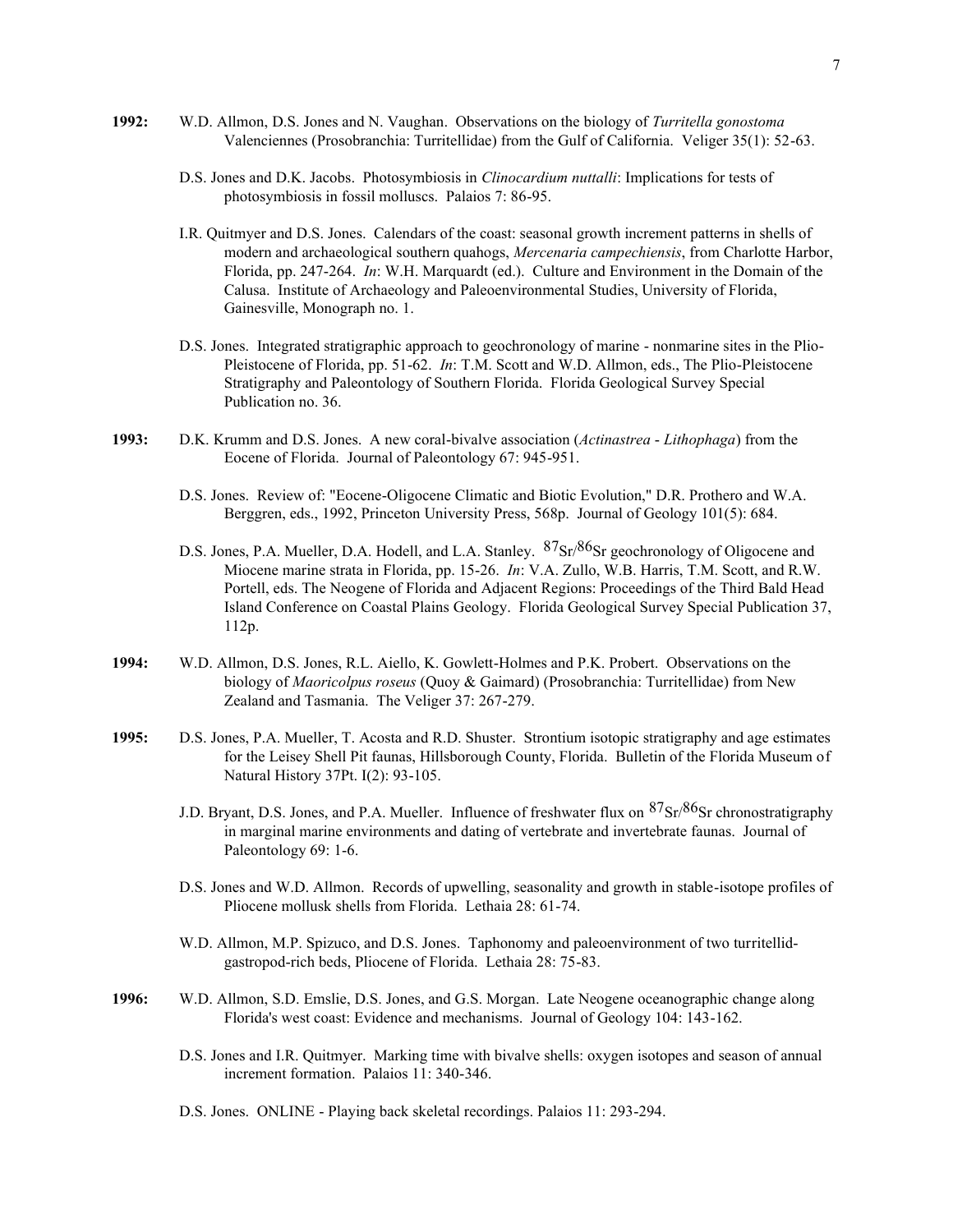- **1997:** A.F. Randazzo and D.S. Jones, eds. The Geology of Florida. University Press of Florida, Gainesville. 327 p.
	- D.S. Jones. The marine invertebrate fossil record of Florida (Chapter 7), pp. 89-117. *In*: A.F. Randazzo and D.S. Jones, eds. The Geology of Florida. University Press of Florida, Gainesville.
	- A.F. Randazzo and D.S. Jones. Preface, pp. xvii-xviii. *In*: A.F. Randazzo and D.S. Jones, eds. The Geology of Florida. University Press of Florida, Gainesville.
	- C.A. McRoberts, H. Furer and D.S. Jones. Palaeoenvironmental interpretation of a Triassic-Jurassic boundary section from Western Austria based on palaeoecological and geochemical data. Palaeogeography, Palaeoclimatology, Palaeoecology 136: 79-95.
	- I.R. Quitmyer, D.S. Jones, and W.S. Arnold. The sclerochronology of hard clams, *Mercenaria* spp., from the south-eastern U.S.A.: A method of elucidating the zooarchaeological records of seasonal resource procurement and seasonality in prehistoric shell middens. Journal of Archaeological Science 24: 825-840.
- **1998:** W.S. Arnold, T.M. Bert, I.R. Quitmyer, and D.S. Jones. 1998. Contemporaneous deposition of annual growth bands in *Mercenaria mercenaria* (Linnaeus), *Mercenaria campechiensis* (Gmelin), and their natural hybrid forms. Journal of Experimental Marine Biology and Ecology 223: 93-109.
	- D.S. Jones. Isotopic determination of growth and longevity in fossil and modern invertebrates, pp. 37-67. *In*: R.D. Norris and R.M. Corfield, conveners. Isotope Paleobiology and Paleoecology. The Paleontological Society Papers 4, 285p.
	- D.S. Jones, L.W. Ward, P.A. Mueller, and D.A. Hodell. Age of marine mollusks from the lower Miocene Pollack Farm Site, Delaware, determined by <sup>87</sup>Sr/<sup>86</sup>Sr geochronology, pp. 21-25. *In*: R.N. Benson, ed. Geology and Paleontology of the Lower Miocene Pollack Farm Fossil Site, Delaware. Delaware Geological Survey, Special Publication 21, 191p.
- **1999:** D.S. Jones and S.J. Gould. Direct measurement of age in fossil *Gryphaea*: the solution to a classic problem in heterochrony. Paleobiology 25(2): 158-187.
	- D.S. Jones and W.D. Allmon. Pliocene marine temperatures on the west coast of Florida: Estimates from mollusk shell stable isotopes, pp. 243-250. *In*: J.H. Wrenn, J.-P. Suc and S.A.G. Leroy, eds. The Pliocene: Time of Change. American Association of Stratigraphic Palynologists Foundation, Dallas.
- **2000:** I.R. Quitmyer and D.S. Jones. The over-exploitation of hard clams (Mercenaria spp.) from five archaeological sites in the southeastern United States. The Florida Anthropologist 53(2-3): 160- 168.
	- S. Lidgard and D.S. Jones. Appendix II -- Results of the institutional survey of invertebrate paleontology collections, pp. 121-132. *In*: R.D. White and W.D. Allmon, eds. Guidelines for the Management and Curation of Invertebrate Fossil Collections including a Data Model and Standards for Computerization. The Paleontological Society Special Publications 10, 260p.
- **2001:** N.H. Landman, D.S. Jones, and R.A. Davis. Hatching depth of *Nautilus pompilius* in Fiji. The Veliger 44(4): 333-339.
- **2002:** K.P. Teusch, D.S. Jones, and W.D. Allmon. Morphological variation in turritellid gastropods from the Pleistocene to Recent of Chile: Association with upwelling intensity. Palaios 17(4): 366-377.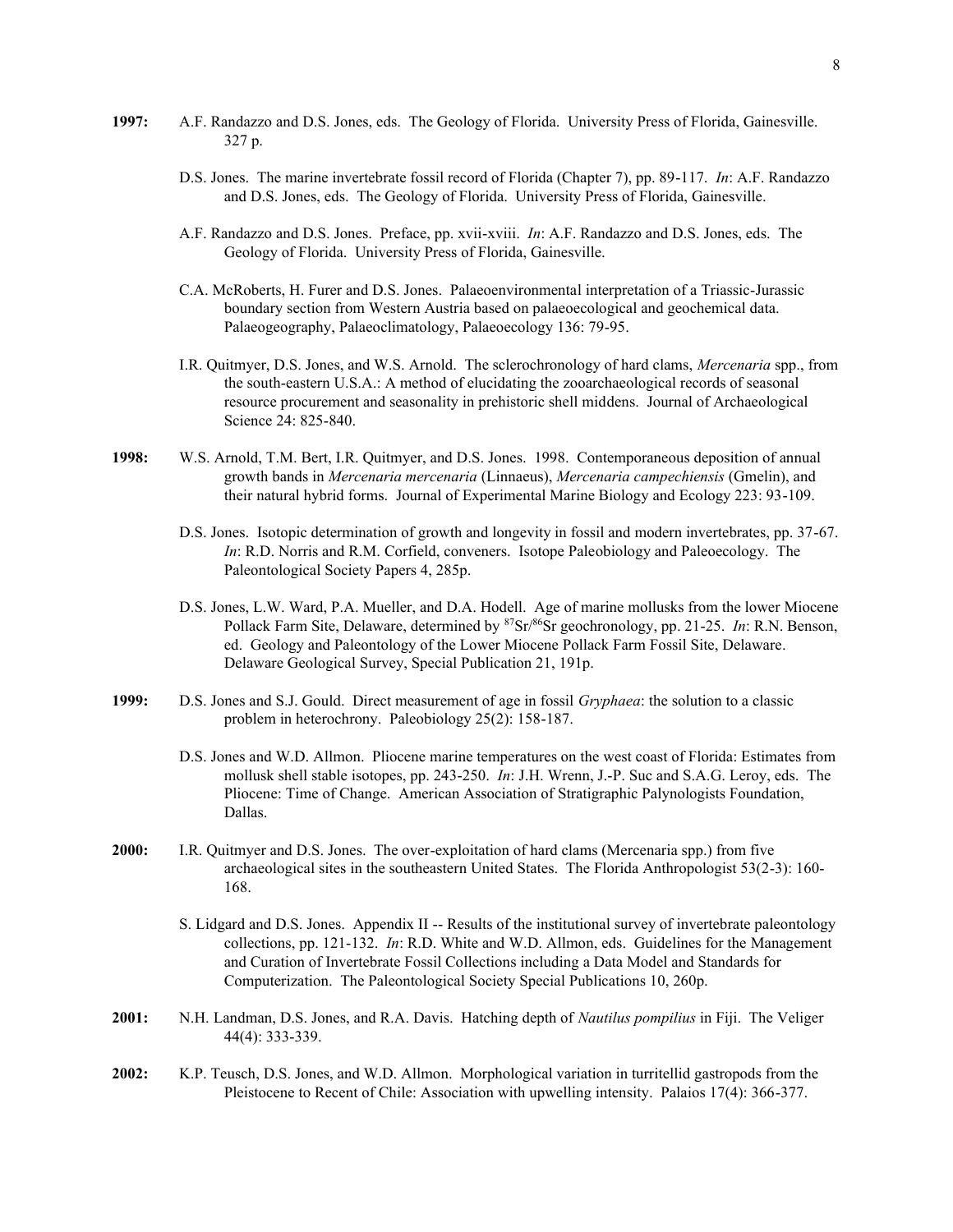- **2003:** L.C. Ivany, B.H. Wilkinson and D.S. Jones. Using stable isotopic data to resolve rate and duration of growth throughout ontogeny: An example from the surf clam, *Spisula solidissima*. Palaios 18(2): 126-137.
- **2004:** B.J. MacFadden, J. Labs-Hochstein, I. Quitmyer and D.S. Jones. Incremental growth and diagenesis of skeletal parts of the lamnoid shark *Otodus obliquus* from the early Eocene (Ypresian) of Morocco. Palaeogeography, Palaeoclimatology, Palaeoecology 206: 179-192.
	- B.J. MacFadden, P. Higgins, M.T. Clements and D.S. Jones. Diets, habitat preferences, and niche differentiation of Cenozoic sirenians from Florida: Evidence from stable isotopes. Paleobiology 30(2): 297-324.
	- D.S. Jones, I.R. Quitmyer and C. Fred T. Andrus. Seasonal shell growth and longevity in *Donax variabilis* from northeastern Florida: Evidence from oxygen isotopes. Journal of Shellfish Research 23(3): 707-714.
- **2005:** D.S. Jones, I.R. Quitmyer and C. Fred T. Andrus. Oxygen isotopic evidence for greater seasonality in Holocene shells of *Donax variabilis* from Florida. Palaeogeography, Palaeoclimatology, Palaeoecology 228: 96-108.
	- I.R. Quitmyer, D.S. Jones and C. Fred T. Andrus. Seasonal collection of coquina clams (*Donax variabilis* Say, 1822) during the Archaic and St. Johns Periods in coastal northeast Florida, pp. 18- 28. *In*: D.E. Bar-Yosef Mayer, ed. Archaeomalacology: Molluscs in Former Environments of Human Behaviour. Oxbow Books, Oxford, UK.
- **2006:** K. Auffenberg, I.R. Quitmyer, J.D. Williams and D.S. Jones. Non-marine Mollusca, pp. 247-261. *In*: S.D. Webb, ed. First Floridians and Last Mastodons: The Page-Ladson Site in the Aucilla River. Springer, Dordrecht, The Netherlands.
- **2007:** M.X. Kirby, D.S. Jones and S.P. Ávila. Neogene shallow-marine paleoenvironments and preliminary strontium isotope chronostratigraphy of Santa Maria Island, Azores, pp. 112-125. In: Ávila, S.P. and A.M. de Frias Martins, eds. Proceedings of the 3rd Workshop "Paleontology in Atlantic Islands", Ponta Delgada, 12-14 June 2006. Açoreana, suplemento 5.
- **2008:** M.X. Kirby, D.S. Jones and B.J. MacFadden. Lower Miocene stratigraphy along the Panama Canal and its bearing on the Central American Peninsula. PLoS ONE 3(7): e2791. doi:10.1371/journal.pone.0002791.
- **2012:** D.S. Jones, I.R. Quitmyer and C.B. DePratter. Validation of annual increments and shifting population dynamics in modern and zooarchaeological hard clams (*Mercenaria mercenaria*) from the Litchfield Beach region, South Carolina, pp. 149-164. *In*: E.J. Reitz, I.R. Quitmyer and D.H. Thomas, eds. Seasonality and Human Mobility along the Georgia Bight. American Museum of Natural History Anthropological Papers, Number 97, 236p.
	- I.R. Quitmyer and D.S. Jones. Annual incremental shell growth patterns in hard clams (*Mercenaria* spp.) from St. Catherines Island, Georgia: A record of seasonal and anthropogenic impact on zooarchaeological resources, pp. 135-148. . *In*: E.J. Reitz, I.R. Quitmyer and D.H. Thomas, eds. Seasonality and Human Mobility along the Georgia Bight. American Museum of Natural History Anthropological Papers, Number 97, 236p.
	- D.J. Ehret, B.J. MacFadden, D.S. Jones, T.J. De Vries, D.A. Foster and R. Salas-Gismondi. Origin of the white shark, *Carcharodon* (Lamniformes: Lamnidae), based on recalibration of the Upper Neogene Pisco Formation of Peru. Palaeontology 55: 1139-1153. Doi: 10.1111/j.1475- 4983.2012.01201.x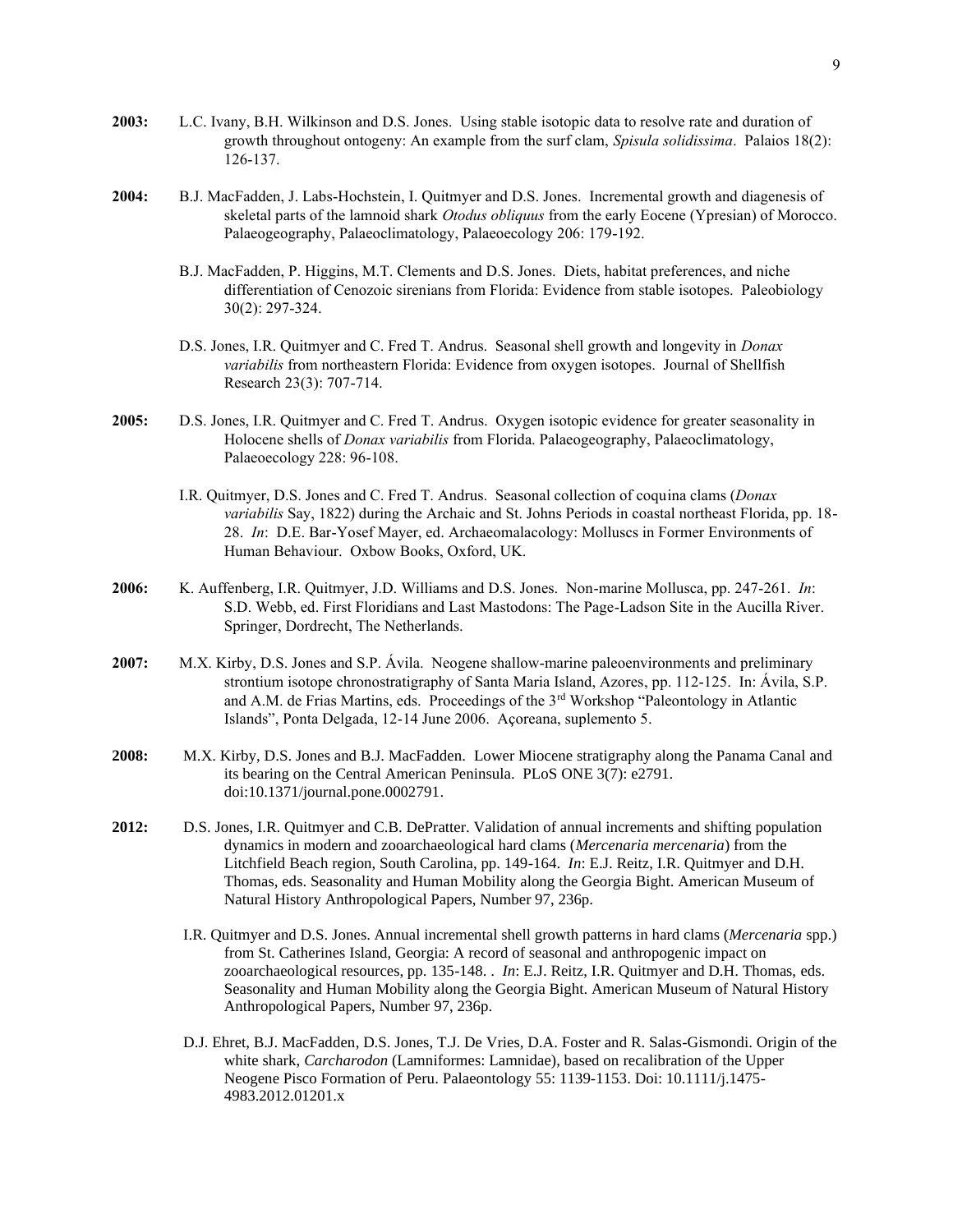- **2015:** F. Moreno, A.J.W. Hendy, L. Quiroz, N. Hoyos, D.S. Jones, V. Zapata, S. Zapata, G. A. Ballen, E. Cadena, A. L. Cardenas, J.D. Carrillo-Briceño, J.D. Carrillo, D. Delgado-Sierra, J. Escobar, J.I. Martinez, C. Martinez, C. Montes, J. Moreno, N. Perez, R. Sanchez, C. Suarez, M.C. Vallejo-Pareja and C. Jaramillo. Revised stratigraphy of Neogene strata in the Cocinetas Basin, La Guajira, Colombia. Swiss Journal of Palaeontology 134(1): 5-43. Doi: 10.1007/s13358-015-0071- 4.
	- A.J.W. Hendy, D.S. Jones, F. Moreno, V. Zapata and C. Jaramillo. Neogene molluscs, shallow marine paleoenvironments, and chronostratigraphy of the Guajira Peninsula, Colombia. Swiss Journal of Palaeontology 134(1): 45-75. Doi: 10.1007/s13358-015-0074-1.
	- B.J. MacFadden, G.S. Morgan, A.F. Rincon and D.S. Jones. Gomphothere proboscidean (*Gomphotherium*) from the late Miocene of Panama. Journal of Paleontology 89:360-365.
- **2016:** J.I. Bloch, E.D. Woodruff, A.R. Wood, A.F. Rincon, A.R. Harrington, G.S. Morgan, D.A. Foster, C. Montes, C.A. Jaramillo, N.A. Jud, D.S. Jones and B.J. MacFadden. First Central American fossil primate and early Miocene tropical biotic interchange. Nature 533: 243-246.
- **2021:** Jorge D. Carrillo-Briceño; Rodolfo Sánchez; Torsten M. Scheyer; Juan D. Carrillo; Massimo Delfino; Georgios L. Georgalis; Leonardo Kerber; Damián Ruiz-Ramoni; José L.O. Birindelli; Edwin Alberto Cadena; Aldo F. Rincón; Martin Chavez-Hoffmeister; Alfredo A. Carlini; Mónica R. Carvalho; Raúl Trejos-Tamayo; Felipe Vallejo; Carlos Jaramillo; Douglas S. Jones; and Marcelo R. Sánchez-Villagra. A Pliocene–Pleistocene continental biota from Venezuela. Swiss Journal of Palaeontology (2021) 140:9, pp. 1-76. https://doi.org/10.1186/s13358-020-00216-6
	- D.K. Moss, L.C. Ivany and D.S. Jones. Fossil bivalves and the sclerochronological reawakening. Paleobiology 2021, pp. 1-23. DOI: 10.1017 / pab.2021.16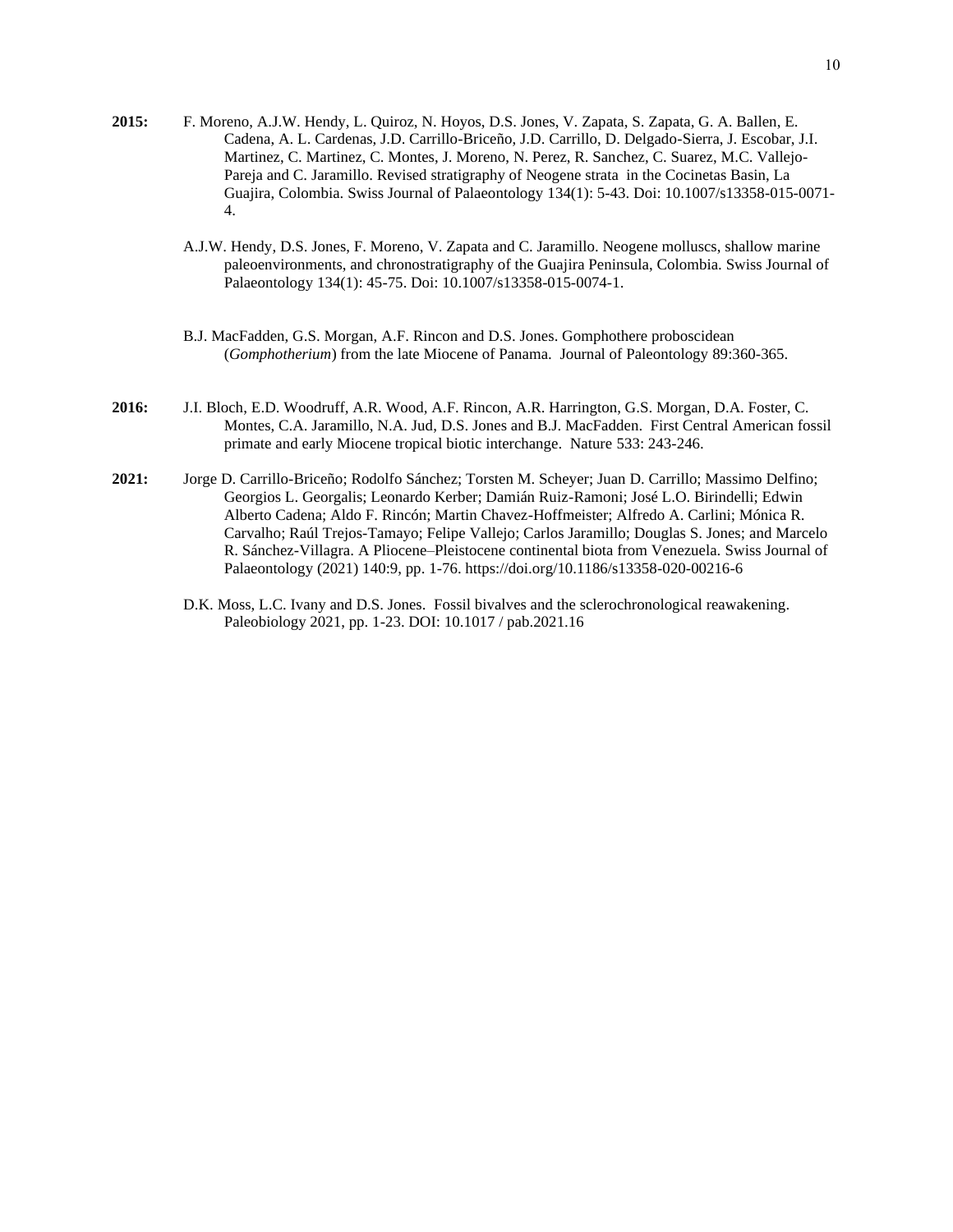- **1977**: I. Thompson and D.S. Jones. Aging shelf bivalves using internal annual banding. North Amer. Paleo. Conv. II, Lawrence, Kansas, August 1977.
	- I. Thompson and D.S. Jones. The ocean quahog, *Arctica islandica*, "tree" of the North Atlantic Shelf. G.S.A. Ann. Mtg. Abstr. with Prog. 9: 1199.
- **1980**: D.S. Jones. Origin and paleobiologic implications of annual shell layers in continental shelf bivalves. G.S.A., S.E. Sect. 12(4): 180-181.
	- D.S. Jones. Reproductive cycles of the ocean quahog, *Arctica islandica*, and the Atlantic surf clam, *Spisula solidissima*, off New Jersey. Nat'l. Shellfish. Assoc. Ann. Mtg. Tech. Abstr., p. 13.
	- D.S. Jones. Marine temperature variability recorded in annual shell growth increments of bivalve molluscs. G.S.A. Ann. Mtg. Abstr. with Prog. 12(7): 456-457.
	- D.S. Jones. Annual cycle of shell growth and reproduction in the bivalves *Spisula solidissima* and *Arctica islandica*. Diss. Abstr. Int'l. 41(3): 868-B.
- **1981**: D.S. Jones, D.F. Williams, and M.A. Arthur. Historical development of the thermocline on the Mid-Atlantic Bight as recorded in the isotopic composition of bivalves. EOS, Trans. Amer. Geophys. Un. 62: 296.
	- D.S. Jones, D.F. Williams, and M.A. Arthur. Stable isotopic and growth studies of Spisula solidissima: potential paleohydrographic indicator on temperate continental shelves. G.S.A. Ann. Mtg. Abstr. with Prog. 13(7): 481.
	- D.S. Jones and B.J. MacFadden. Induced magnetization in the monarch butterfly, *Danaus plexippus* L. (Insecta, Lepidoptera). EOS, Trans. Amer. Geophys. Un. 62: 850.
	- D.S. Jones. Reproductive cycles of the ocean quahog, *Arctica islandica*, and the Atlantic surf clam, *Spisula solidissima*, off New Jersey. J. of Shellfish Res. 1: 117.
- **1982**: D.K. Krumm and D.S. Jones. Paleoecologic significance of coral-boring bivalves from the Ocala Group of peninsular Florida. Florida Scientist 45 (Suppl. 1): 45.
	- M.L. McKinney and D.S. Jones. Ontogeny and phylogeny of Eocene oligopygoids from the Ocala Limestone of peninsular Florida. Florida Scientist 45 (Suppl. 1.): 45.
	- D.E. Krantz, D.S. Jones and D.F. Williams and M.A. Arthur. Neogene paleoceanography of the Mid-Atlantic Bight as recorded in the isotopic composition of molluscs. EOS, Trans. Amer. Geophys. Un. 63: 360.
	- D.E. Krantz, D.S. Jones and D.F. Williams. Paleoenvironmental interpretations using stable isotopes and sclerochronology in molluscs. G.S.A. Ann. Mtg. Abstr. with Prog. 14(7): 535.
	- M.L. McKinney and D.S. Jones. Ontogenetic and phylogenetic factors in the echinoid biozonation of the Ocala Limestone of Florida. G.S.A. Ann. Mtg. Abstr. with Prog. 14(7): 562.
	- N.D. Opdyke, D.P. Spangler, D.L. Smith, D.S. Jones, and R.C. Lindquist. The origin of the epeirogenic uplift of the Plio-Pleistocene beach ridges and the development of the Florida karst. EOS, Trans. Amer. Geophys. Un. 63: 1122-1123.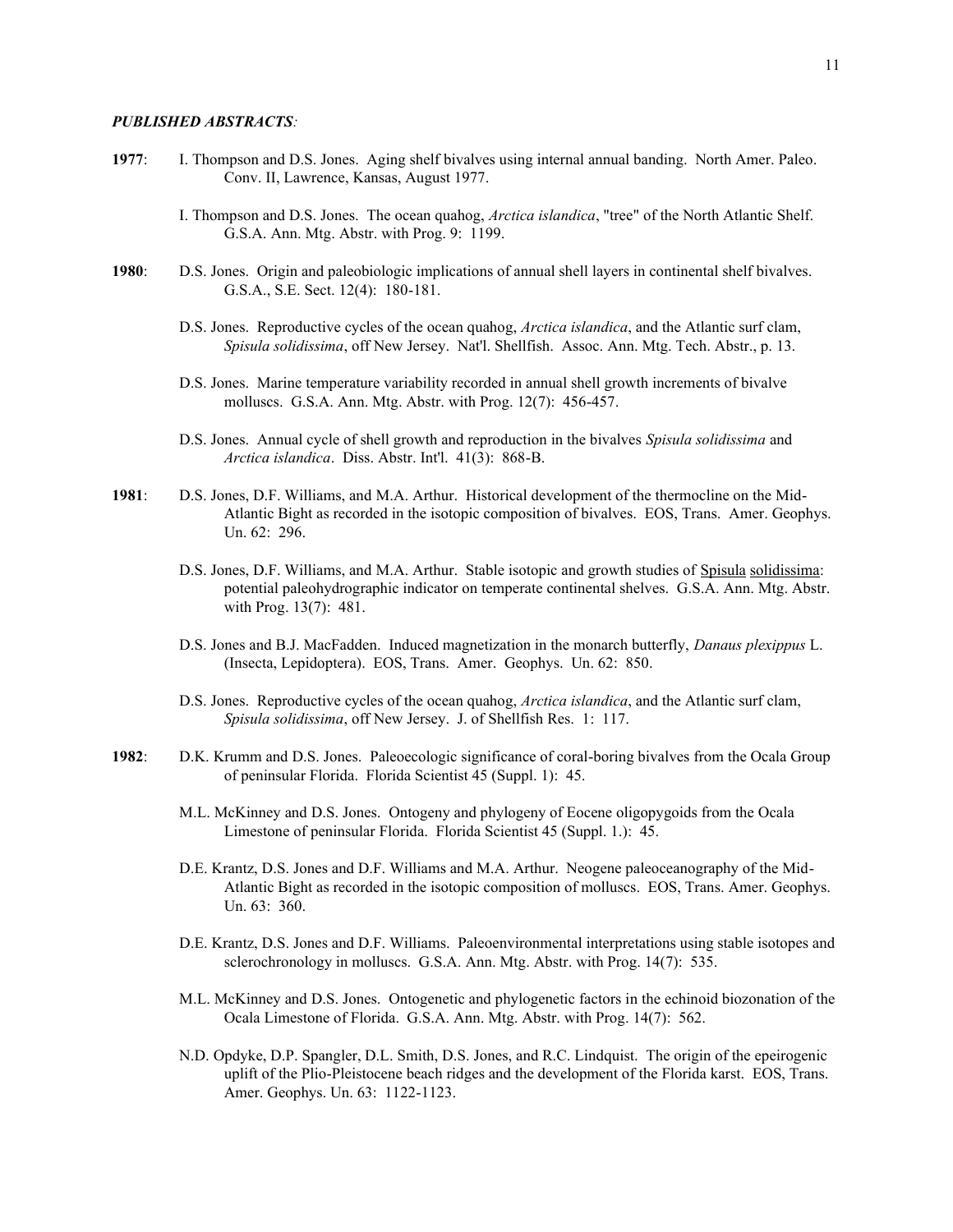- D.S. Jones, D.F. Williams, and M.A. Arthur. Growth history of *Spisula solidissima* Dillwyn as revealed by oxygen isotopes and sclerochronology. J. of Shellfish Res. 2(1): 99.
- **1983**: D.K. Krumm and D.S. Jones. Coral-boring bivalves from the Eocene of Florida. G.S.A. S.E. Sect. 15(2): 53.
	- N.D. Opdyke, D.P. Spangler, D.L. Smith, D.S. Jones, and R.C. Lindquist. Origin of the epeirogenic uplift of the Plio-Pleistocene beach ridges in Florida and development of the Florida karst. G.S.A. S.E. Sect. 15(2): 55-56.
	- D.K. Krumm and D.S. Jones. The paleogeographic distribution of the endolithic bivalve, *Lithophaga*, through the Cenozoic. Florida Scientist 46 (Suppl. 1): 38.
	- N.D. Opdyke, D.P. Spangler, D.L. Smith, D.S. Jones, and R.C. Lindquist. Origin of the epeirogenic uplift of Plio-Pleistocene beach ridges in Florida and development of the Florida karst. Florida Scientist 46 (Suppl. 1): 39.
	- D.S. Jones, D.F. Williams, and D.E. Krantz. Continental shelf paleoceanography based upon stable isotope and growth increment analysis of bivalve molluscs. First International Conference on Paleoceanography; Zurich, Switzerland; July 1983. Abstracts: 33.
	- D.S. Jones, D.F. Williams, M.A. Arthur, and D.E. Krantz. Paleoenvironmental, paleoclimatic, and life history records in mollusc shells interpreted using combined growth increment and stable isotope studies. First International Congress on Paleoecology; Lyon, France, July 1983. Abstracts: 86.
	- D.S. Jones, D.F. Williams, and D.E. Krantz. Combined stable isotope-growth increment sclerochronology in modern and fossil bivalve molluscs. G.S.A. Ann. Mtg. Abstr. with Prog. 15 (6): 605.
	- D.S. Jones, B.J. MacFadden, N.D. Opdyke, and D.L. Smith. Paleomagnetism of lower Paleozoic rocks of the Florida basement. EOS, Trans. Amer. Geophys. Un. 64: 690.
	- J.W. Ropes, D.S. Jones, S.A. Murawski, F.M. Serchuk, and A. Jearld, Jr. Documentation of annual growth lines in the ocean quahog, *Arctica islandica* Linne. J. of Shellfish Res. 3(1): 100.
- **1984**: D.E. Krantz, D.F. Williams, and D.S. Jones. Stable isotope profiles from continental shelf bivalve molluscs. G.S.A. Ann. Mtg. Abstr. with Prog. 16(6): 565.
	- D.S. Jones. Paleoseasonality determination based upon marine molluscs shells: methods and madness. Southeastern Archaeological Conference (41st Meeting) Bull. 27: 15.
	- I.R. Quitmyer, H.S. Hale, and D.S. Jones. Paleoseasonality sudy based on incremental shell growth data from the northern quahog (*Mercenaria mercenaria*) and its implications for the analysis of three southeast Georgia coastal shell middens. Southeastern Archaeological Conference (41st Meeting) Bull. 27: 22-23.
- **1985**: C.S. Romanek and D.S. Jones. Shell growth in the small giant clam, *Tridacna maxima*, revealed by stable isotopes. Florida Scientist 48 (Suppl. 1): 30.
	- D.S. Jones. Short period geophysical cycles in fossil accretionary skeletons. Special Symposium in honor of F.B. Van Houten and A. G. Fischer, Princeton University, May 8-9. "Cycles and Periodicity in Geologic Events, Evolution and Stratigraphy"; p. 19.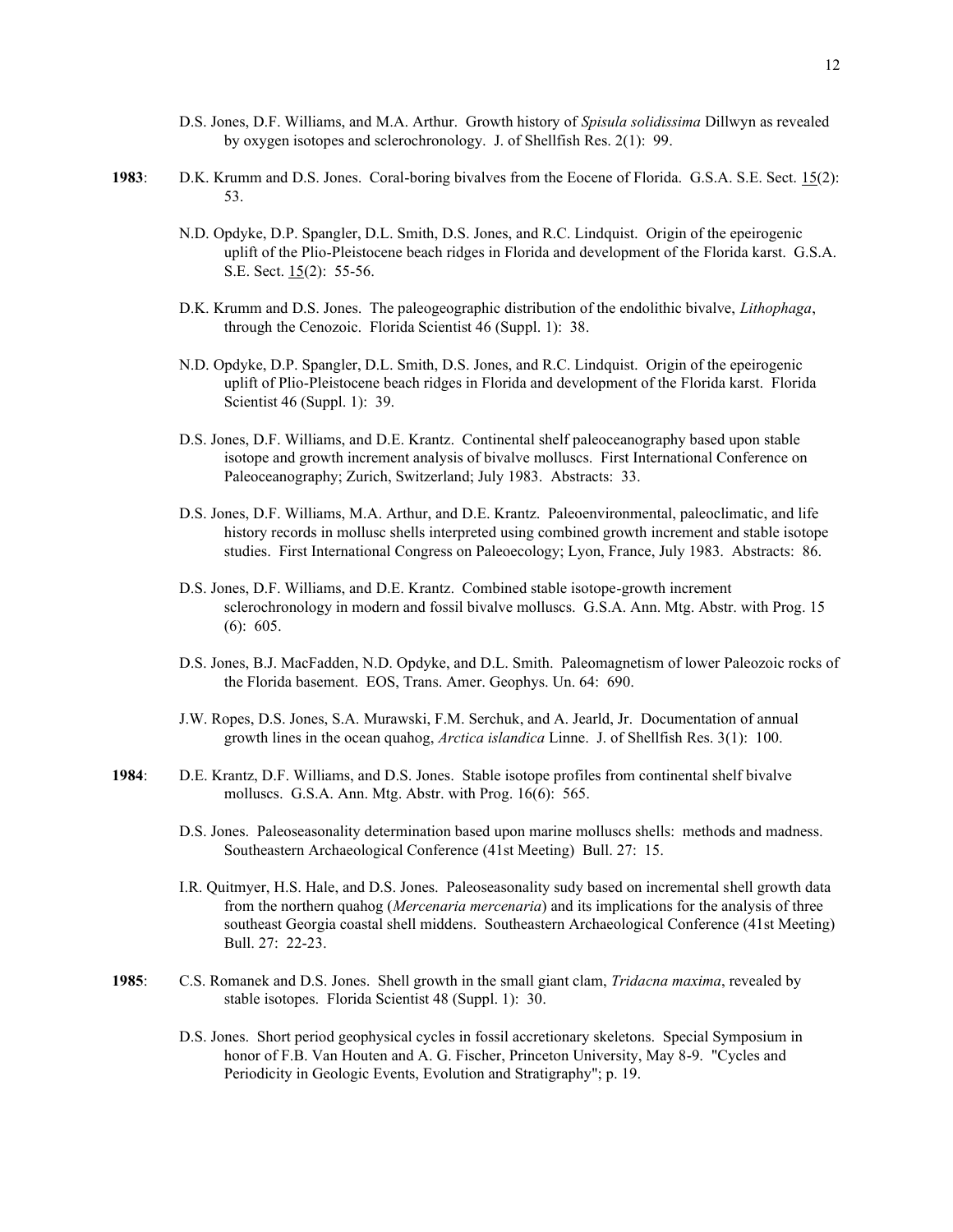- C.S. Romanek, D.S. Jones, D.F. Williams, D.E. Krantz, and R.L. Radtke. Paleobiological implications of stable isotope records from the giant clam, *Tridacna maxima*. G.S.A. Ann. Mtg. Abstr. with Prog. 17: 702.
- D.S. Jones, P.A. Mueller, J.E.T. Channell, J.P. Dobson, and J.R. Bryan. Faunal, geochemical and paleomagnetic changes across the Cretaceous-Tertiary boundary at Braggs, Alabama. G.S.A. Ann. Mtg. Abstr. with Prog. 17: 621.
- D.E. Krantz, D.F. Williams, and D.S. Jones. Physiological and environmental factors related to carbon isotopic variations in mollusc shell carbonate. G.S.A. Ann. Mtg. Abstr. with Prog. 17: 634.
- I.R. Quitmyer, S.H. Hale, and D.S. Jones. Seasonality and intensity of shellfish use. Lower Appalachian Mississippian Archaeological Research (LAMAR) Briefs 6: 16-17.
- C.S. Romanek, D.S. Jones, and D.F. Williams. Stable isotopic variations in Pacific giant clams record seasonal cycles and reflect influence of photosymbionts. EOS, Trans. Amer. Geophys. Un. 66: 917.
- **1986**: J.R. Bryan and D.S. Jones. Macrofaunal changes across the Cretaceus-Tertiary (K-T) boundary, Braggs, Alabama. North Amer. Paleo. Conv. IV: A7.
	- C.S. Romanek, E.L. Grossman, and D.S. Jones. The effect of metabolism on shell deposition in the giant clam, *Tridacna maxima*, preserved in stable isotopic profiles. Fifth Int'l Symp. on Biomineralization, Arlington, TX; May 19-23.
	- D.S. Jones. Sclerochronology and the size versus time problem in heterochronic analysis. G.S.A. Ann. Mtg. Abstr. with Prog. 18: 649.
	- P.A. Mueller, D.S. Jones, M.A. Arthur, and J. C. Zachos. Sr, C, and O isotopic systematics of fossil invertebrates and their suitability for Sr isotopic stratigraphy: A case study across the K/T boundary. EOS, Trans. Amer. Geophys. Un. 67: 1064.
	- D.J. Allard, M.A. Arthur, and D.S. Jones. Stable isotopic analyses of growth increments in Narragansett Bay molluscs. EOS, Trans. Amer. Geophys. Un. 67: 989.
- **1987:** D.S. Jones. Stable isotopic and sclerochronologic records in modern and fossil photosymbiotic mollusks. G.S.A. S.E. Sect. Abstracts with Prog. 19(2): 92.
	- D.S. Jones and R.W. Portell. Fossil multi-rayed starfish (Family Heliasteridae) from southwest Florida. Florida Scientist 50(Suppl.): 25.
	- M.C. Diblin, A.F. Randazzo, and D.S. Jones. Description, occurrence, and origin of an enigmatic sedimentary structure from the Ocala Limestone, Florida. S.E.P.M. Ann. Midyear Mtg. IV: 20.
	- D.S. Jones, R.W. Portell, and G.A. Bishop. Occurrence and biogeographic significance of multi-rayed starfish (*Heliaster*) with commensal crabs from the Pliocene of southwest Florida. G.S.A. Ann. Mtg. Abstracts with Prog. 19(7): 720.
- **1988:** J.R. Bryan and D.S. Jones. Shallow marine Cretaceous-Tertiary macrofaunal transition in central Alabama. G.S.A. S.E. Section, Abstracts with Prog. 20(4): 255.
	- D.S. Jones and P.A. Mueller. Strontium isotopic stratigraphy and age estimates for the Leisey Shell Pit faunas, Hillsborough County, Florida. Florida Scientist 51(Supplement 1): 45.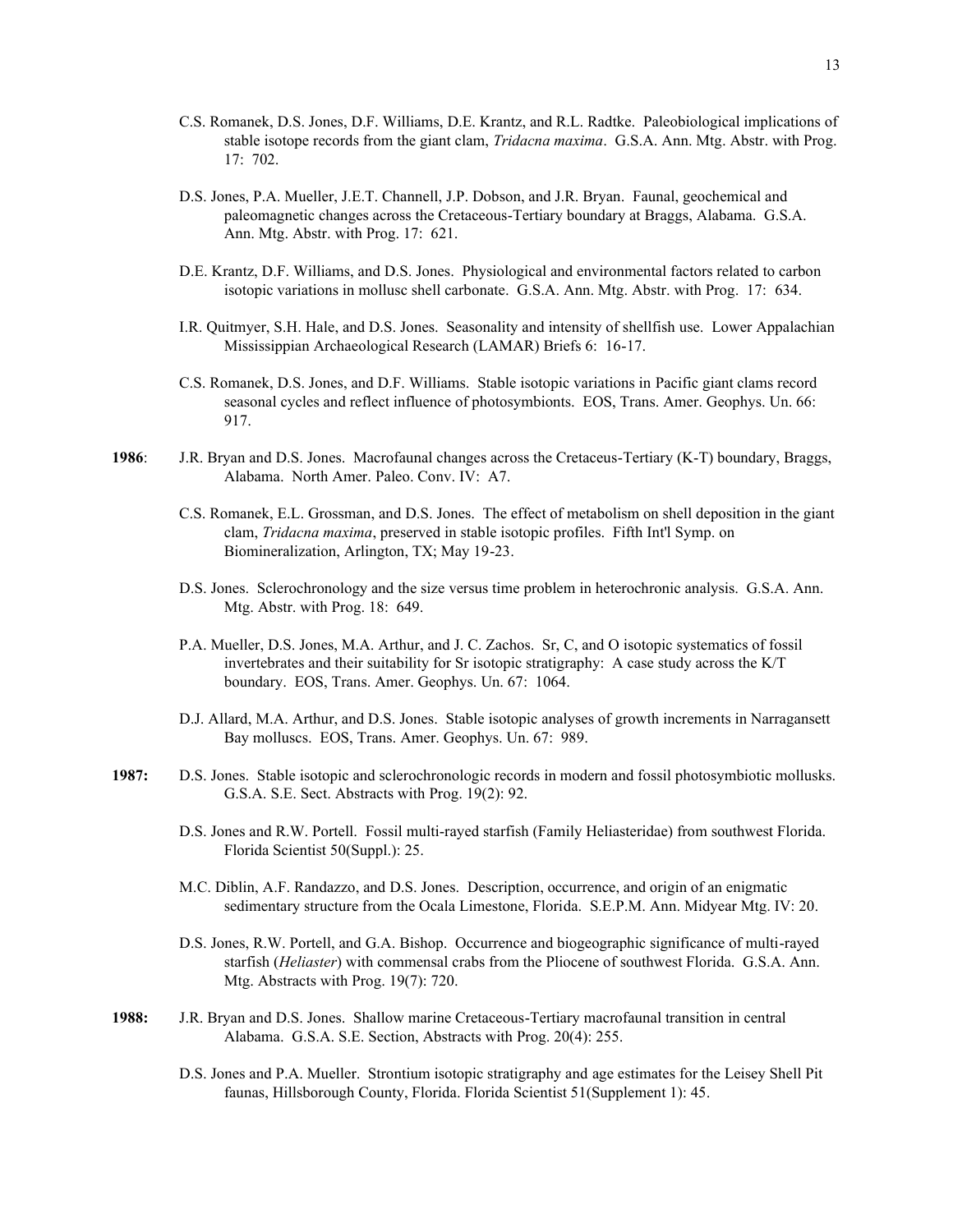- D.S. Jones, S.D. Webb and P.A. Mueller. Geochronologic calibration of marine/non-marine faunas from Florida using strontium isotope stratigraphy. J. Vert. Paleo. 8(Suppl. to no.3): 19A.
- D.S. Jones, B.J. MacFadden and P.A. Mueller. Geochronology of Plio-Pleistocene marine/non-marine faunas from Florida based on strontium isotope stratigraphy and magnetostratigraphy. G.S.A. Ann. Mtg. Abstracts with Program 20(7): A381.
- S.D. Webb, D.S. Jones, B.J. MacFadden and P.A. Mueller. Marine/non-marine stratigraphy in the Late Pliocene and Early Pleistocene of southwest Florida. G.S.A. Ann. Mtg. Abstracts with Program 20(7): A381.
- I.R. Quitmyer and D.S. Jones. Calendars of the coast: seasonal growth increment patterns in the shells of modern and archaeological southern quahogs, *Mercenaria campechiensis*, from Charlotte Harbor, Florida. Southeastern Archaeological Conference Bulletin 31(Program and Abstracts): 37.
- D.A. Hodell, D.S. Jones, P.A. Mueller, J.P. Kennett, B. Flowers and D.F. Williams.  $87Sr/86Sr$  increase found in the last deglacial meltwater spike in the Orca Basin, Gulf of Mexico. EOS, Trans. Amer. Geophys. Un. 69: 1229.
- **1989:** D.S. Jones. Strontium isotope stratigraphy: application to fossil vertebrate geochronology. J. Vert. Paleo. 9(Suppl. to no. 3): 27A-28A.
	- D.K. Jacobs and D.S. Jones. Photosymbiosis in *Clinocardium nuttalli*: A model for isotopic "vital effects" with implications for the fossil record of symbiosis. G.S.A. Annual Meeting Abstracts with Programs 21(6): A77.
	- L.C. Ivany, R.W. Portell and D.S. Jones. Biogeographic, paleoecologic, and evolutionary significance of an Eocene seagrass community: Avon Park Formation, peninsular Florida. G.S.A. Annual Meeting Abstracts with Programs 21(6): A112.
	- D.S. Jones, P.A. Mueller, D.A. Hodell and K.A. D'Arcy. Plio-Pleistocene strontium stratigraphy in Florida: Linking terrestrial, nearshore, and deep-sea biochronologies. G.S.A. Annual Meeting Abstracts with Programs 21(6): A133.
	- J.D. Bryant and D.S. Jones. Limits of  $87\text{Sr}/86\text{Sr}$  chronostratigraphy in hyposaline environments. EOS, Trans. Amer. Geophys. Un. 70: 1147.
- **1990:** L.C. Ivany, R.W. Portell and D.S. Jones. Animal-plant interactions in a fossil seagrass community from the Eocene of Florida. G.S.A., S.E. Section, Abstracts with Programs 22(4): A19-20.
	- I. Quitmyer, D.S. Jones and N. Borremans. Annual incremental shell formation in the southern quahog, *Mercenaria campechiensis*, from Suwannee Reef, Florida, and its use in determining the paleoseasonality of archaeological shell middens. Florida Scientist 53(Suppl. 1): 7.
	- D.S. Jones and J.D. Bryant. Modeling 87Sr/86Sr in marginal marine settings: Can strontium isotope chronostratigraphy be applied to hyposaline paleoenvironments? G.S.A. Annual Meeting Abstracts with Programs 22(7): A49.
	- I.R. Quitmyer, D.S. Jones and W. Arnold. The periodicity of incremental shell growth in the hard clam *Mercenaria* spp. and archeological site paleoseasonality in the southern part of its range. International Council for Archaeozoology, Sixth International Conference, May 21-25, Washington, D.C.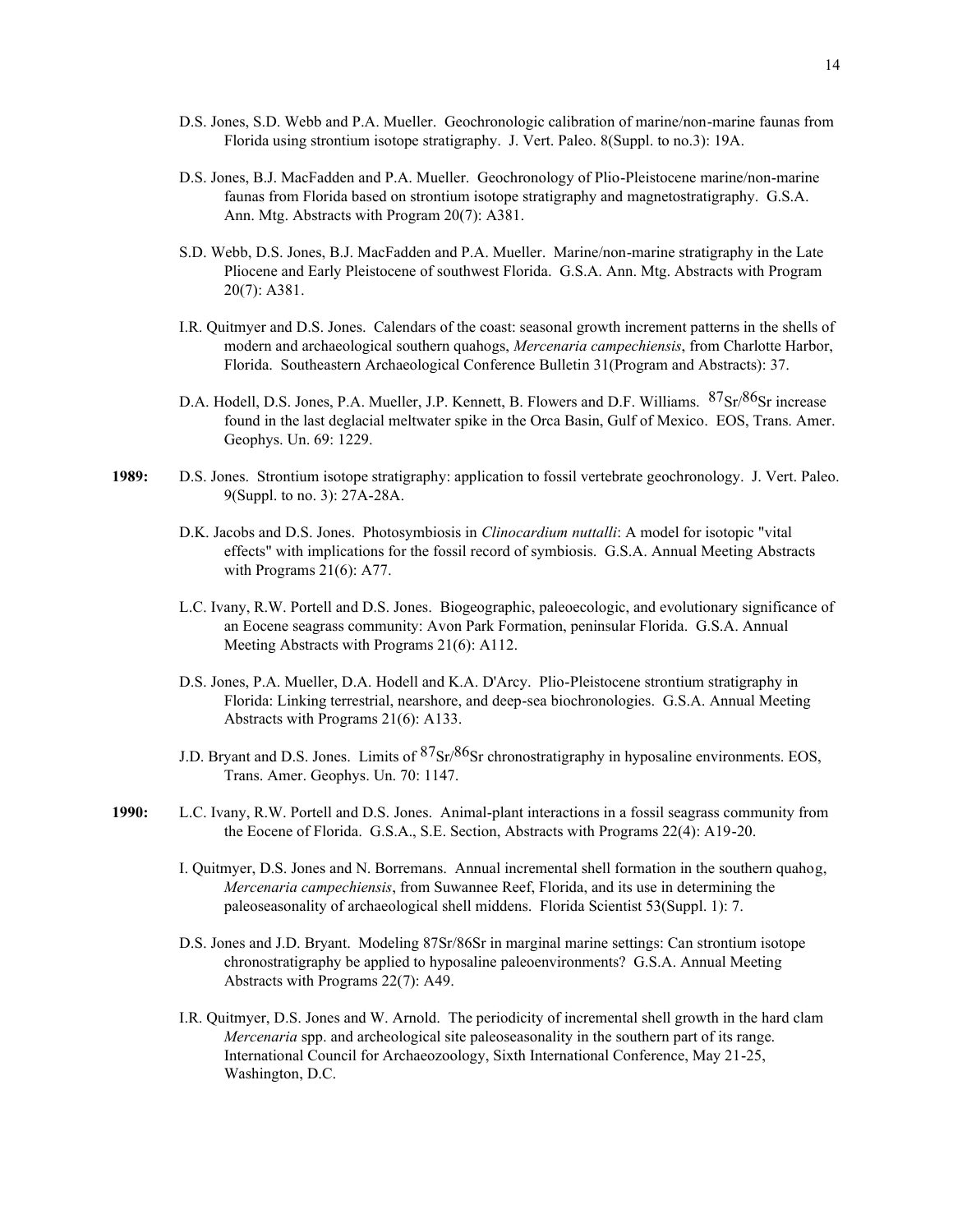- **1991:** I.R. Quitmyer, D.S. Jones and W. Arnold. Incremental shell formation in the hard clam *Mercenaria* spp. and its use in determining the paleoseasonality of coastal shell middens. Society for American Archaeology, Abstracts of Annual Meeting 56:134.
	- D.S. Jones and W.D. Allmon. Paleobiology and paleoecology of modern and Neogene turritelline gastropods from stable isotope profiles of shell carbonate. G.S.A. Annual Meeting Abstracts with Programs 23(5): A162-A163.
	- D.K. Krumm and D.S. Jones. A new species of *Lithophaga* (Mollusca: Bivalvia) from the Florida Eocene: Evolutionary and paleobiogeographic implications for the genus. G.S.A. Annual Meeting Abstracts with Programs 23(5): A168.
	- L. Stanley, P. Mueller, D. Jones, D. Hodell, J. Garrido and D. Bryant. Sr isotope chronology of the Miocene of Florida: Implications for biochronologies and phosphorite deposition. G.S.A. Annual Meeting Abstracts with Programs 23(5): A295.
- **1992:** D.S. Jones. Annual cycles of temperature and growth in shells of *Mercenaria*: Inverse patterns in northern versus southern populations. American Malacological Union, Program and Abstracts for Annual Meeting 58: 31.
- **1993:** D.S. Jones. Pliocene marine climates in southwestern Florida: Just as seasonal but cooler than today. G.S.A., S.E. Section, Annual Meeting Abstracts with Programs 25(4): A25.
	- D.S. Jones, P.A. Mueller, D.A. Hodell and L.A. Stanley. Strontium isotope geochronology of selected intervals within the Florida Neogene. G.S.A., S.E. Section, Annual Meeting Abstracts with Programs 25(4): A25.
	- D.S. Jones. Seasonal cycles in molluscan stable isotope profiles: A key to unlocking records of ontogenetic, environmental, and evolutionary change. G.S.A. Annual Meeting Abstracts with Programs 25(6): A-131.
- **1994:** D.S. Jones and W.D. Allmon. Coastal upwelling in the Florida Pliocene: Evidence from carbon and oxygen isotopic profiles of mollusks. G.S.A., S.E. Section, Annual Meeting Abstracts with Programs 26(4): A-22.
	- W.D. Allmon, S.D. Emslie, D.S. Jones and G.S. Morgan. The rise and fall of late Neogene upwelling along Florida's west coast: Significance, evidence, and mechanisms. G.S.A. Annual Meeting Abstracts with Programs 26(7): A-170.
	- D.K. Jacobs, J.B. Bennington and D.S. Jones. Allometric analysis and isotopic variation in the shell indicates that *Mercenaria tridacnoides* from the Yorktown were epifaunal and suggests photosymbiosis. G.S.A. Annual Meeting Abstracts with Programs 26(7): A-375.
- **1995:** D.S. Jones and R.W. Portell. Pliocene and Pleistocene shelly sequences in Florida: Influence and temporal calibration of disturbance events. G.S.A., S.E. Section, Annual Meeting Abstracts with Programs 27(2): A-65.
	- D.S. Jones, L.W. Ward, P.A. Mueller and D.A. Hodell. Correlation and temporal calibration of Miocene fossiliferous deposits in Florida, Maryland and Delaware using strontium isotopes. G.S.A. Annual Meeting Abstracts with Programs 27(6): A382.
- **1996:** D.S. Jones, R.W. Portell, L.W. Ward, and P.A. Mueller. Temporal calibration and correlation of fossiliferous Neogene strata in Florida, Maryland and Delaware using strontium isotopes. Sixth North American Paleontological Convention Abstracts of Papers, J.E. Repetski, ed. The Paleontological Society Special Publication No. 8: 201.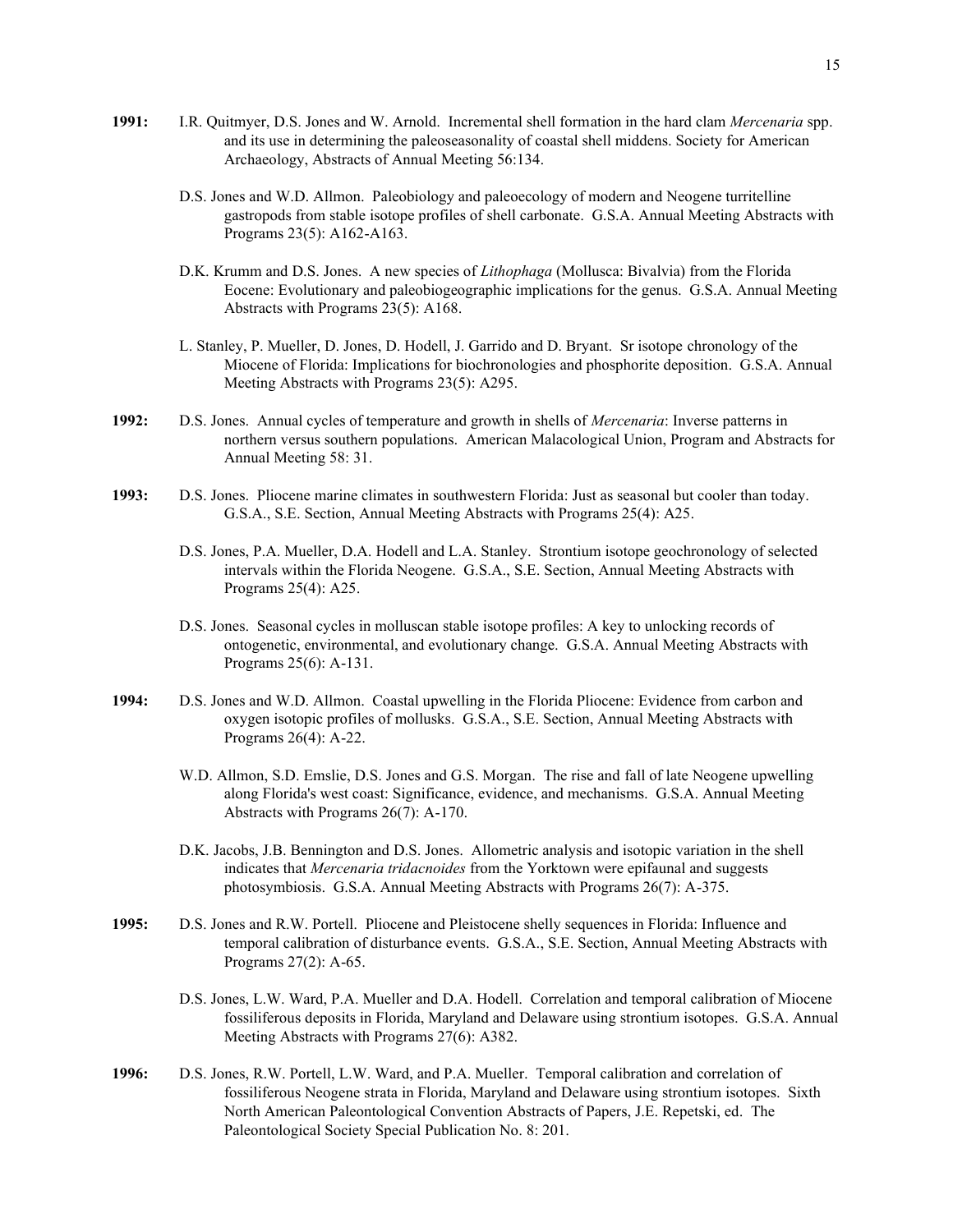- D.S. Jones. Increments and isotopes in mollusks: Tools for interpreting the shell records of ontogenetic, environmental, and evolutionary change. American Malacological Union, 62nd Annual Meeting - Program & Abstracts, p. 41.
- D.S. Jones and S.J. Gould. Cutting the Devil's Toenails: Ontogenetic age determination in *Gryphaea* from the British Jurassic - solution to a classic problem in heterochrony. G.S.A., Annual Meeting Abstracts with Programs 28(7): A-430.
- W.D. Allmon, D.S. Jones, S.D. Emslie, and G.S. Morgan. A major decline in productivity in the western North Atlantic in the Late Pliocene: Evidence and possible mechanisms. EOS, Transactions of the American Geophysical Union 77(46-supplement): F300.
- **1997:** E.A. Nemeth and D.S. Jones. Stable isotopes and the enigma of turritellid-dominated assemblages. G.S.A., S.E. Section, Annual Meeting Abstracts with Programs 29(3): 61.
	- W.D. Allmon, D.S. Jones, and K. Polizzotto. Evolution and environment in a time of global change: *Turritella cingulata - cingulatiformis* (Gastropoda), Pliocene-Recent of Chile. G.S.A., Annual Meeting Abstracts with Programs 29(6): A-405.
	- W.D. Allmon and D.S. Jones. Evolutionary consequences of the formation of the Central American Isthmus: nutrient decline, disturbance, speciation, and extinction. EOS, Transactions of the American Geophysical Union 78(46): F56.
- **1998:** D.S. Jones and S.J. Gould. Ontogenetic age determination in Jurassic *Gryphaea*: solution to a classic problem in heterochrony. World Congress of Malacology, Washington, D.C., Abstracts: 169.
- **1999:** J.F. Wehmiller, D.S. Jones and L.L. York. Optional aminochronologic age estimates for Pleistocene marginal marine units of the Southeastern U.S.: Implications of results from Leisey Pit, Ruskin, Florida. Cenozoic Paleobiology: A Symposium in Honor of Drs. Harold and Emily Vokes, Florida Museum of Natural History, Gainesville, FL, Abstracts and Program: 20.
	- J.G. Agnew, R.W. Portell and D.S. Jones. Occurrence and significance of an Early Pleistocene decapod crustacean fauna from southern Florida. G.S.A., S.E. Section, Annual Meeting Abstracts with Programs 31(3): A-1.
	- J.F. Wehmiller, L.L. York, D.S. Jones and R.W. Portell. Racemization isochrons for the United States Atlantic Coastal Plain Quaternary: Independent calibration and geochemical implications of results from marginal marine units, central Florida. Ninth Annual V.M. Goldschmidt Conference, August 22-27, 1999, Harvard University, Cambridge, MA.
	- D.S. Jones. Ontogenetic age determination and evolutionary patterns in *Gryphaea* from the British Jurassic. Biology & Evolution of the Bivalvia, a special symposium of the Malacological Society of London, September 14-17, 1999, Cambridge, UK, Paper and Poster Abstracts: 26-27.
	- N.H. Landman, D.S. Jones and R.A. Davis. Hatching depth of *Nautilus pompilius* in Fiji. G.S.A., Annual Meeting Abstracts with Programs 31(7): A-44.
	- J.G. Agnew, R.W. Portell and D.S. Jones. Can cuticular fragments greatly enhance the fossil record of decapod crustaceans? G.S.A., Annual Meeting Abstracts with Programs 31(7): A-420.
	- R.W. Portell and D.S. Jones. Eocene endolithic and nestling bivalves from Florida: special reference to clavagellids and first report of Eocene clavagellids from Alabama and North Carolina. G.S.A., Annual Meeting Abstracts with Programs 31(7): A-470.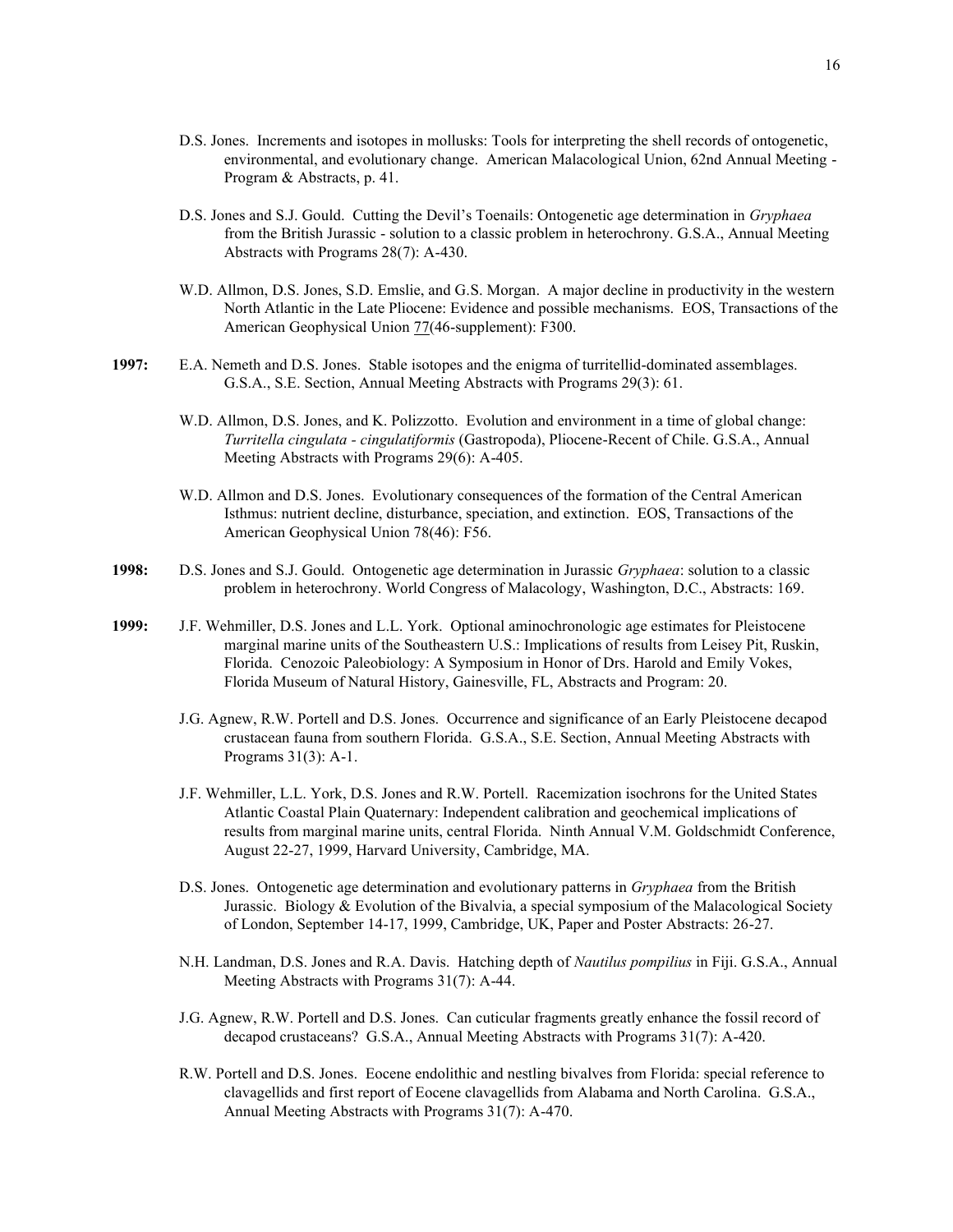- **2000:** J.G. Agnew, R.W. Portell and D.S. Jones. Concentrated decapod fragments from a Plio-Pleistocene molluscan sequence of northern Okeechobee County, Florida. G.S.A., S.E. Section, Annual Meeting Abstracts with Programs 32(2): A-2.
	- R.Z. Kehayias, R.W. Portell and D.S. Jones. Paleoecology and predation of an unusual concentration of *Turbo* (Mollusca: Gastropoda) from the Plio-Pleistocene of southern Florida. G.S.A., S.E. Section, Annual Meeting Abstracts with Programs 32(2): A-29.
	- L.L. York, D.S. Jones, E.E. Martin, R.W. Portell and J.F. Wehmiller. Comparison of strontium isotope and amino acid age estimates for Plio-Pleaisotcene mollusks, central Florida. G.S.A., Annual Meeting Abstracts with Programs 32(7): A-20.
- **2001:** D.S. Jones. Sclerochronology: Interpreting skeletal records of ontogeny, ecology, and evolution. J. Vert. Paleo. 21(3): 66A.
	- B.J. MacFadden, D.S. Jones, and I.R. Quitmyer. Stable isotopic determination of growth rates and ontogenetic age in fossil sharks. J. Vert. Paleo. 21(3): 75A.
	- J.G. Agnew, R.W. Portell, D.S. Jones, and C.M. Tang. The significance of highly variable concentrations of decapod fingers: A comparison of the paleoecology, taphonomy, and sedimentology of several American Neogene deposits. NAPC 2001. PaleoBios 21(2 suppl.): 21.
	- L.C. Ivany, D.S. Jones, and B.H. Wilkinson. Using stable isotopic data to resolve variation in rate and duration of seasonal growth throughout ontogeny. NAPC 2001. PaleoBios 21(2 suppl.): 72.
	- D.S. Jones. Biogeochemical variations in a sclerochronologic context: deciphering skeletal records of ontogeny, environment, and evolution. G.S.A., Annual Meeting Abstracts with Programs 33(6): A-112.
- **2002:** B.J. MacFadden, M. Clementz, and D.S. Jones. Ancient diets and ecology of Cenozoic sirenians from Florida: Evidence from stable isotopes. J. Vert. Paleo. 22(3): 81A.
- **2003:** D.S. Jones, I.R. Quitmyer, and C. Fred T. Andrus. Seasonal collection of archaeological coquina clams from Florida: Evidence from shell growth and oxygen isotopes. G.S.A., Annual Meeting Abstracts with Programs 35(6): 399.
	- D.S. Jones, I.R. Quitmyer, and C. Fred T. Andrus. Stable isotope evidence of middle to late Holocene seasonality and temperature change in archaeological coquina clam shells from Florida. EOS, Transactions of the American Geophysical Union 84(52), Ocean Sciences Meeting Supplement, Abstract OS51I-08.
- **2004:** D.S. Jones. Molluscan sclerochronology: practice, pitfalls and potential. Quaternary Research Association and the Geological Society, Annually-Banded Records in the Quaternary, University of Wales, Bangor, p. 32.
- **2005:** D.S. Jones and I.R. Quitmyer. How long does a coquina live? *Donax* most malacologists. Conchologists of America, Annual Meeting, program, p. 6.
- **2006:** I.R. Quitmyer, D.S. Jones and C.B. DePratter. The sclerochronology of modern and archaeological hard clams (*Mercenaria mercenaria*): Evidence for the season of resource procurement and overexploitation during the Pre-Columbian Period in the Litchfield-Pawley's Island Estuary, South Carolina. Southeastern Archaeological Conference (Little Rock, AR), Bulletin 49:40.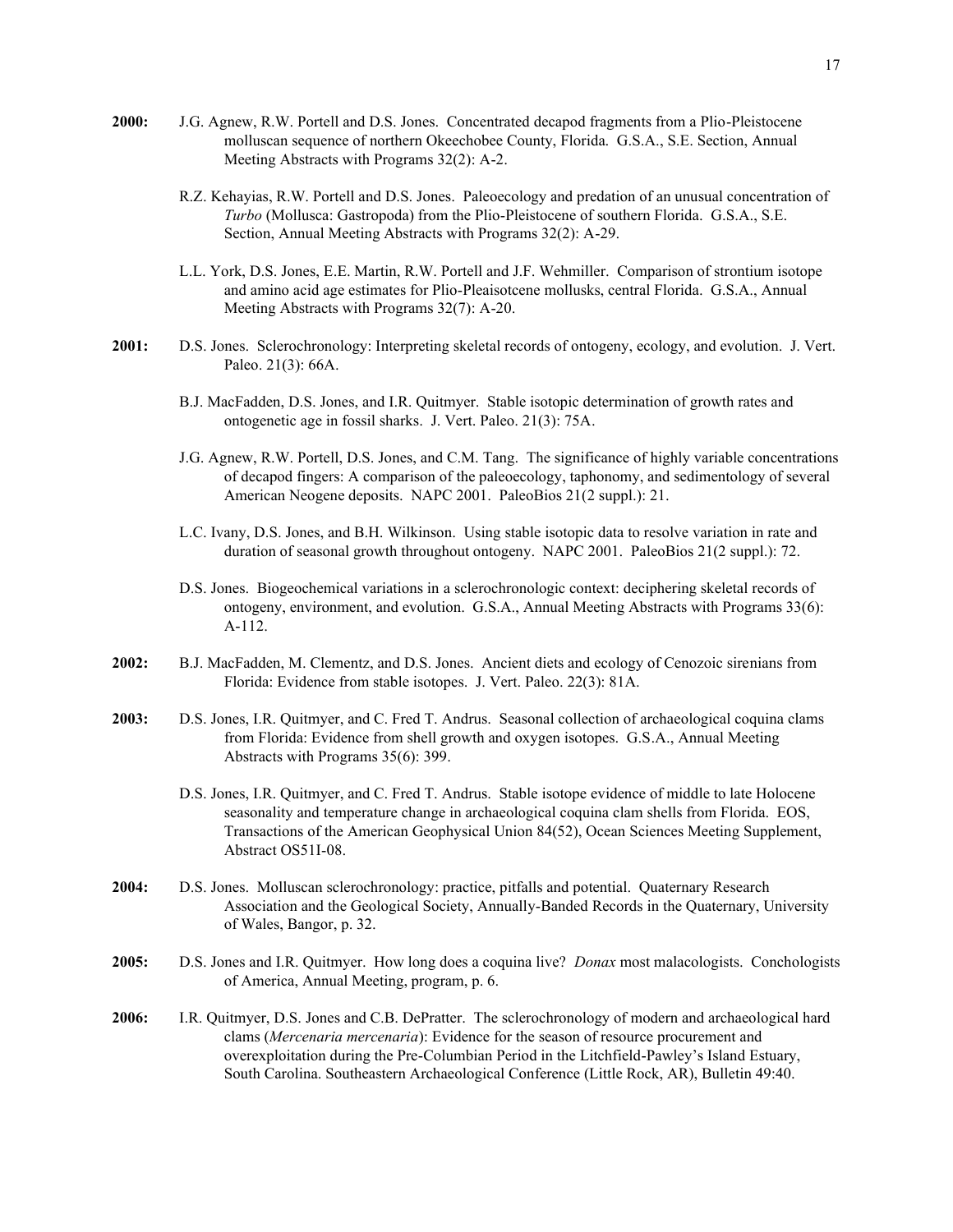- M.X. Kirby, D.S. Jones, and S.P. Ávila. Neogene shallow-marine paleoenvironments of Santa Maria Island, Azores, Portugal. *Atlantic Islands Neogene, Internacional Congress*, Ponta Delgada, Azores, Portugal: 12-14 Junho: 16.
- **2007:** D.S. Jones and I.R. Quitmyer. Isotopic evidence for variable climate and longevity in modern and archaeological coquina clams, *Donax variabilis*, from Northeast Florida. First International Sclerochronology Conference (July 17-21, St. Petersburg, FL), Program and Abstract Book, p. 58.
	- A. Booth, M. Savarese, R.W. Portell, D.S. Jones and I.R. Quitmyer. Paleoenvironmental and sclerochronologic reconstruction of large oyster-bearing Pliocene reefs from Curacao. First International Sclerochronology Conference (July 17-21, St. Petersburg, FL), Program and Abstract Book, p. 8.
	- M.X. Kirby, D.S. Jones and B.J. MacFadden. Revised Miocene stratigraphy of the Panama Canal Basin and its bearing on the peninsula of Panama. G.S.A., Annual Meeting Abstracts with Programs 39(6): 338.
- **2008:** D.S. Jones and I.R. Quitmyer. Sclerochronology of hard clams (*Mercenaria* spp.) as a model for season of exploitation and anthropogenic change in shell middens from the southeastern USA. G.S.A., Joint Annual Meeting Abstracts with Programs 40(6): 523.
	- K.W. Rich, C.F.T. Andrus, I.R. Quitmyer and D.S. Jones. A growth increment analysis of *Donax variabilis*: comparison between diurnal and semidiurnal tidal habitats. G.S.A., Joint Annual Meeting Abstracts with Programs 40(6): 441.
- **2009:** D.S. Jones and I.R. Quitmyer. Prehistoric over-expoitation of *Mercenaria* spp. In the Southeastern USA. Natl. Shellfish. Assoc. 101<sup>st</sup> Annual Meeting Program and Abstracts 101: 60.
	- I.R. Quitmyer and D.S. Jones. Shell middens as archives of paleobiological and paleoenvironmental data. Natl. Shellfish. Assoc. 101<sup>st</sup> Annual Meeting Program and Abstracts 101: 76.
- **2012:** J.D. Carrillo, M.C. Vallejo-Pareja, A.L. Cardenas, J.W. Moreno-Bernal, C. Jaramillo, A.J.W. Hendy and D.S. Jones. The neotropical fossil record and the Great American Biotic Interchange. G.S.A. Annual Meeting and Exposition, Abstracts with Programs 44(7): 163.
	- A.J.W. Hendy, D.S. Jones, L.I. Quiroz, C. Montes and C. Jaramillo. Macroinvertebrate paleontology and chronostratigraphy of Miocene-Pleistocene successions in the Guajira Peninsula of northern Colombia. . G.S.A. Annual Meeting and Exposition, Abstracts with Programs 44(7): 268.
- **2014:** C. Jaramillo, B.J. MacFadden, J. Bloch, D.S. Jones and G. Morgan. Expansion of the Panama Canal and the rise of the Isthmus.  $10^{th}$  North American Paleontological Convention 2014: 132-133.
	- D.S. Jones, I.R. Quitmyer and C.B. DePratter. Annual shell increments reveal shifting baselines and anthropogenic influences on ancient and modern hard clam populations. 10<sup>th</sup> North American Paleontological Convention 2014: 176-177.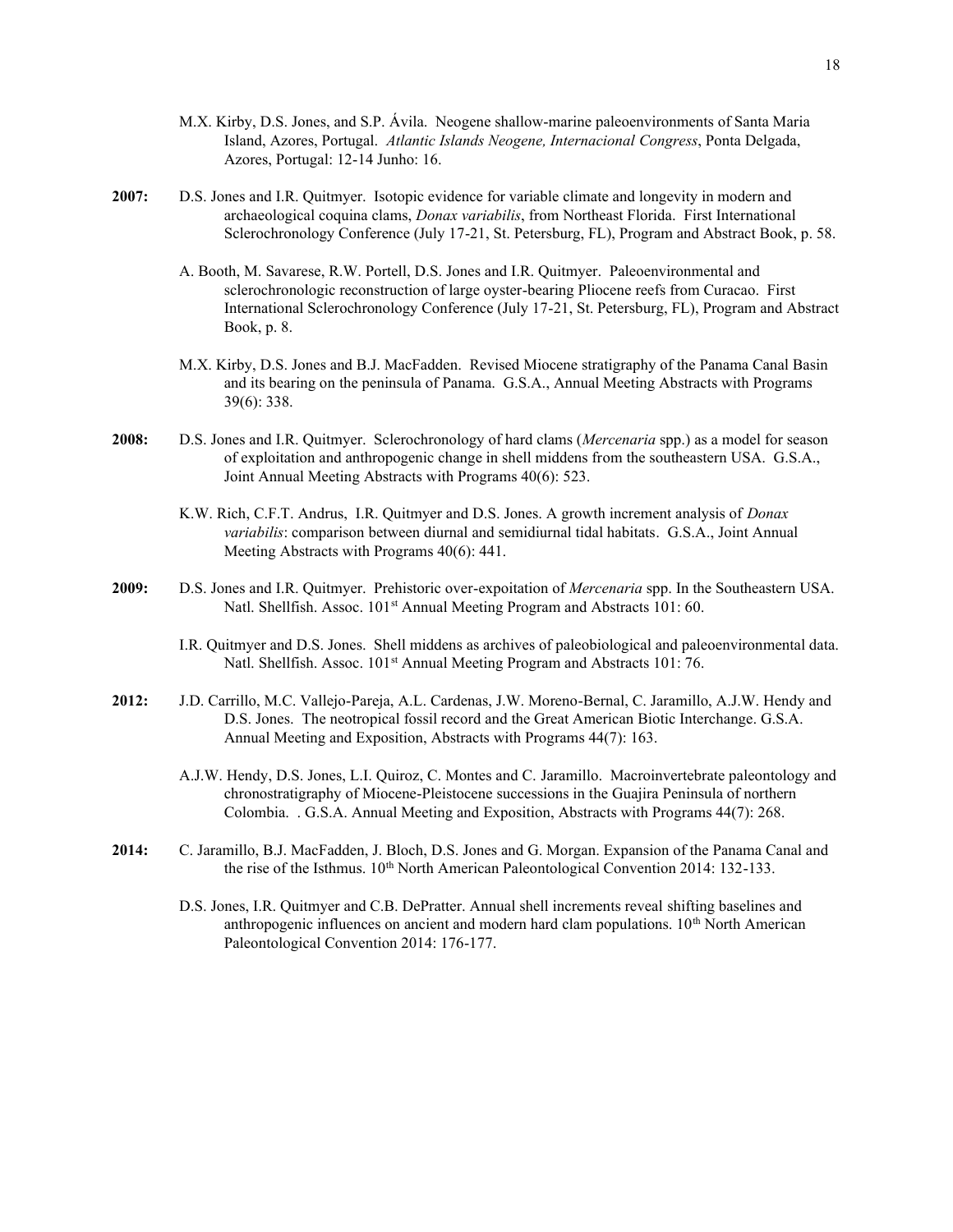- NSF, Doctoral Dissertation Improvement: Origin and Implications of Annual Growth Banding in Neritic Bivalves; 1977-1979; \$1900.
- Sigma Xi, Grant-in-Aid of Research; Origin and Interpretation of Growth Banding in Arctica islandica and Spisula solidissima with Ecologic and Paleoecologic Implications; 1978-1979; \$200.
- Division of Sponsored Research, University of Florida; Establishment of Marine Paleobiology Laboratory; 1979-1980; \$13,150.
- Division of Sponsored Research, University of Florida; Faculty Research Award; 1980; \$5763.
- Division of Sponsored Research, University of Florida; Fossil Worms of the Bear Gulch Limestone; 1980-1981; \$2500.
- NIH, Biomedical Research Support Grant through Division of Sponsored Research; Monarchs, Magnets, and Migration: The Use of the Earth's Magnetic Field in the Navigation of Butterflies; 1980-1981; \$4900; Co-PI with B.J. MacFadden.
- Graduate School, University of Florida; Travel to AGU Fall Meeting, San Francisco, CA; 1981; \$800.
- NIH, Biomedical Research Support Grant through Division of Sponsored Research; Magnetization in the Monarch Butterfly and the Distribution of Magnetic Material in Migratory and Non-Migratory Butterflies; 1982-1983; \$2,500; Co-PI with B.J. MacFadden.
- NSF, Paleomagnetism of Paleozoic Rocks in Northern Florida and the Southern Appalachians, and Regional Tectonic Implications; 1982-1983; \$30,000; Co-PI with N.D. Opdyke, D.L. Smith, and B.J. MacFadden.
- Division of Sponsored Research, University of Florida; Reading the Environmental Record of Mollusc Shells Using Sclerochronology and Stable Isotopes; 1982-1983; \$11,228.
- NSF, Stable Isotopic and Sclerochronologic Analyses of the Surf Clam, Spisula solidissima: Potential Paleoclimatic and Paleoceanographic Indicator on Temperate Continental Shelves; 1982-1983; \$36,300.
- University of Florida, College of Liberal Arts and Sciences; Travel Grant; To Attend: First International Paleoecology Congress, Lyon, France; July 1983; \$400.
- Division of Sponsored Research, University of Florida; Travel to NSF, Washington, D.C.; August 1983; \$450.
- Division of Sponsored Research, University of Florida; Graduate Assistantship Award for C. Romanek; Summer 1984; \$1725.
- University of Rhode Island, Graduate School of Oceanography; Visiting Assistant Professor; Summer 1984; \$3056.
- University of Rhode Island, Sea Grant Program; Environmental Variability in Narragansett Bay Interpreted from the Shells of Molluscs; 1984-1985; \$16,365; Co-PI with M.A. Arthur.
- University of Florida, College of Liberal Arts and Sciences; Travel Grant; To Attend: Princeton Symposium on Cyclic Phenomena in Earth History; May 1985; \$100.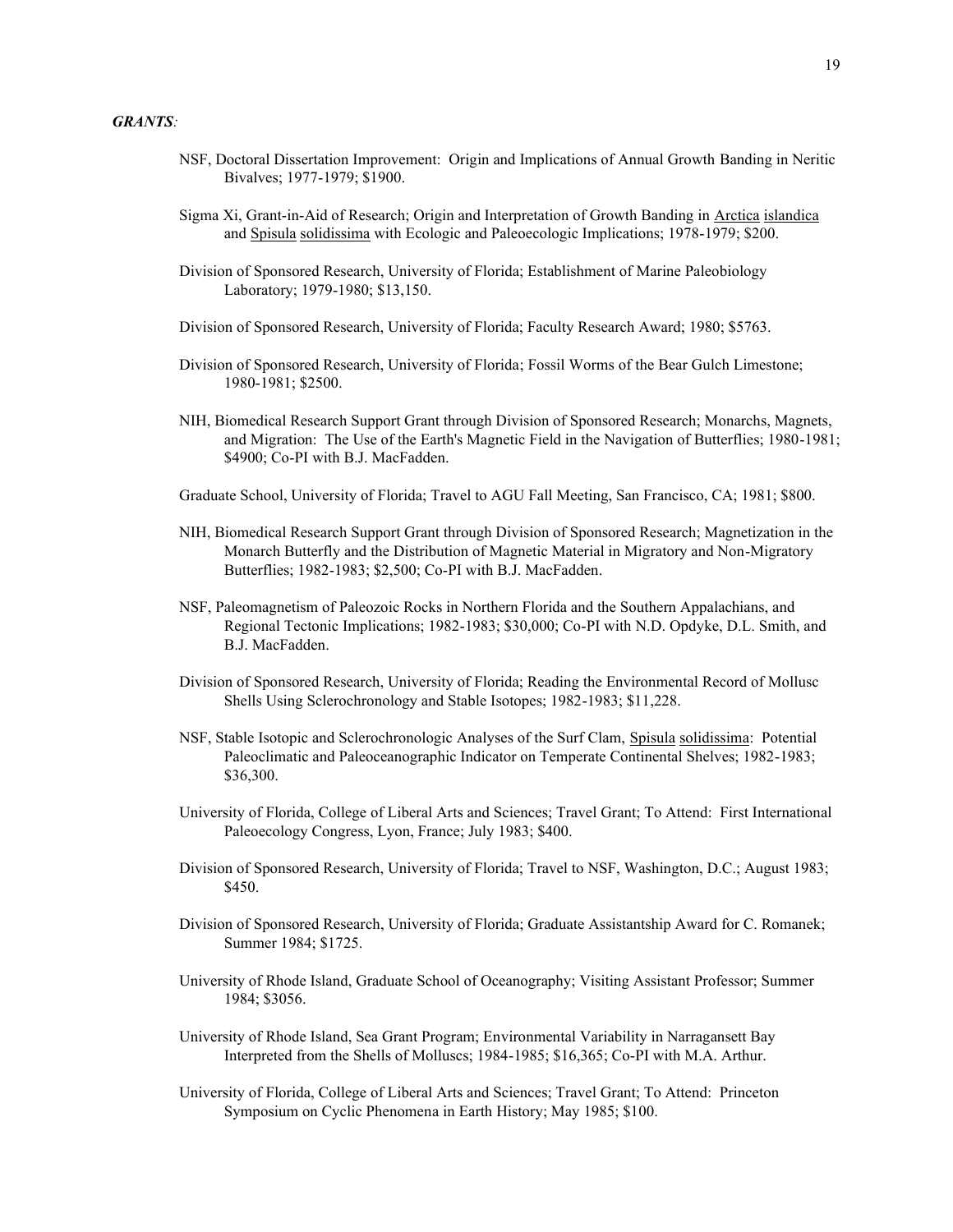- University of Rhode Island, Sea Grant Program; Variations in Growth and Shell Chemistry of Mercenaria mercenaria from Narragansett Bay Using Archeological, Modern, and Experimentally-Reared Specimens; 1985-1986; \$22,408; Co-PI with M.A. Arthur. Renewed for 1986-1987; \$23,319.
- University of Florida, Division of Sponsored Research, Graduate Assistantship Award for J.R. Bryan; Fall 1986; \$2574.
- University of Florida, Division of Sponsored Research, Travel to NSF, Washington, D.C.; August 1986; \$470.
- NSF, Marine / non-marine stratigraphy and environments in the Plio-Pleistocene of Florida; 1987-1989; \$64,758; Co-PI with S.D. Webb and P.A. Mueller.
- NSF, Curation and revitalization of the invertebrate paleontology collection; Biological Research Resources Program - collection improvement grant; 1987-1990; \$97,857.
- University of Florida, Florida State Museum Associates, Sclerochronologic and dendrochronologic studies at Cedar Key, Florida; 1988-1989. \$2,000.
- NSF, Improvement of stable isotopic research facilities at the University of Florida; Earth Sciences Instrumentation and Facilities Program; 1990-1991; \$40,876 (\$41,729 match from UF); Co-PI with D.A. Hodell, K.K. Ellins, C.L. Schelske, and W.F. Keegan.
- NSF, Invertebrate paleontology improvements and integration of orphaned collections: Florida Museum of Natural History; DEB - Biological Research Resources Program - collection improvement grant; 1990-1994; \$324,292.
- University of Florida, Division of Sponsored Research, Graduate Assistantship Award for C.W. Oyen; Fall 1992; \$4,752.
- NSF, The role of ontogenetic variation in evolutionary trends: Size vs. age in the evolution of Jurassic Gryphaea; EAR - Geology & Paleontology Program; 1994-1997; \$97,173.
- University of Florida, Division of Sponsored Research, Research Development Award, Testing the potential application of Sr/Ca ratios in the aragonitic shells of mollusks as a paleothermometer; 1995-1996; \$25,000; Co-PI with D.A. Hodell.
- NSF, Curation and integration of orphaned collections of fossil invertebrates: Florida Museum of Natural History; DEB - Research Collections in Systematics and Ecology Program - collection improvement grant; 1995-1999; \$201,424.
- NSF, A workshop: Management guidelines and computerization standards for invertebrate paleontology; DEB - Research Collections in Systematics and Ecology Program - workshop at NAPC meeting; 1996; \$35,992; Co-PI with W.D. Allmon (PI/PD), S. Lidgard, and N.C. Hughes.
- NSF, Supplement for Museum Internships to: Curation and integration of orphaned collections of fossil invertebrates: Florida Museum of Natural History; DEB - Research Collections in Systematics and Ecology Program - REU; 1997-1998; \$10,000.
- NSF, US-Panama: Planning visit to Panama; \$9845; Office of International Science and Engineering; 2006-2007; Co-PI with B.J. MacFadden (PI/PD) and X.M. Kirby.
- NSF, Computerization and integration of exceptional invertebrate fossil research collections: Florida Museum of Natural History; DBI – Biological Research Collections Program; 2007-2010; \$281,865; PI/PD with R. Portell Co-PI.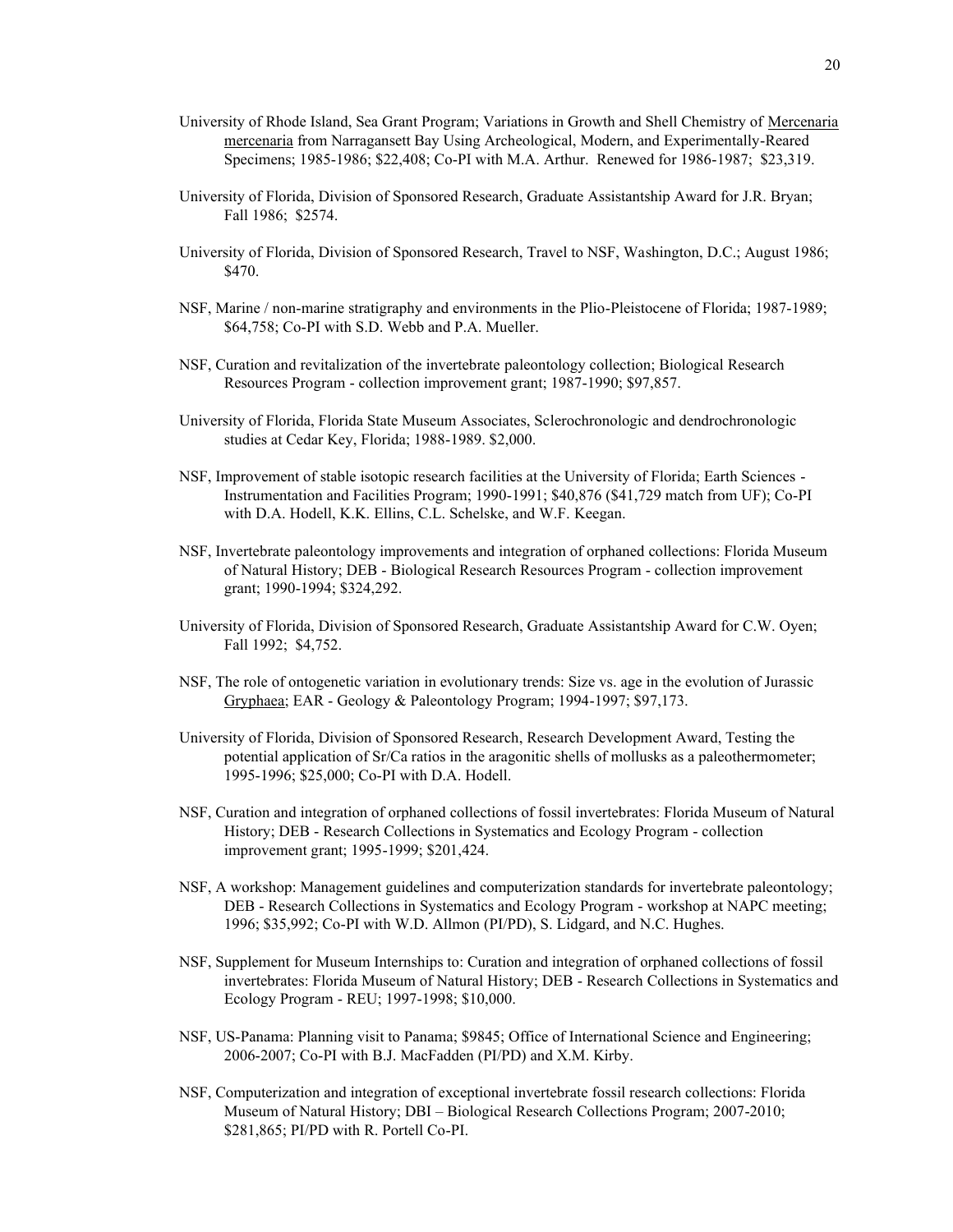- University of Florida, Research & Graduate Programs, Research Opportunity Award, Development of an in situ laser system for isotope microsampling of archaeological, paleontological, and geological materials; 2008; \$86,643; Co-PI with J. Krigbaum (PI/PD), J. Bloch, B. MacFadden, R. Secord, J. Curtis and D. Hodell.
- University of Florida, Research Opportunity Seed Fund, Integrating optical emission and isotope ratio measurements during laser ablation; 2010; \$85,066; Co-PI with P. Mueller (PI/PD), D. Foster, J. Krigbaum, B. MacFadden, W. Keegan, W. Marquardt, K. Walker, K. Bjorndahl, E. Martin, M. Perfit.
- NSF, PIRE Ancient biodiversity and global change in the New World Tropics: A once-in-a-century opportunity along the Panama Canal; 2010-2015; \$3.8 million; Co-PI with B. MacFadden (PI/PD), J. Bloch, C. Jaramillo, G. Morgan.
- National Park Service, Aanalysis of the oxygen and carbon isotopes in shells of the variable coquina clam (*Donax variabilis*) from Canaveral National Seashore: Sea surface temperatures during the occupations of Turtle Mound, Ross Hammock, Seminole Rest and Castle Windy; 2011-2014; \$16,392; I.R. Quitmyer, Co-PI.
- University of Florida, Research Foundation, Inc. Explore Research: Multimedia Exhibits Showcasing UF Research; 2011-2015; \$158,050; PI/PD with Betty Dunckel, Co-PI.
- NSF, Computerization, Integration and On-line Accessibility of Exceptional Invertebrate Fossil Collections: Florida Museum of Natural History; DBI-Biological Research Collections Program; \$129,190; 2011-2014; PI/PD with Roger Portell Co-PI.
- NSF, CSBR: Natural History Collections: Curation, Digitization, Integration, and On-Line Access of Two Exceptional Invertebrate Fossil Resarch Collections; \$184,557; 2015-2018; Co-PI with Michal Kowalewski and Roger Portell.
- NSF, Collaborative Research: Comparative Taphonomy and Time-Averaging of Mollusk-Echinoid Assemblages using High-Performance Radiocarbon Dating System; \$393,552; 2021-2024; PI/PD with Co-PI Roger Portell.

## *THESES SUPERVISED OR UNDER SUPERVISION:*

- A Paleoecological Analysis of the Plio-Pleistocene Formations from Lake Waccamaw to Old Dock, North Carolina - R.G. Lytton III, M.S. (1981).
- Ontogeny and Phylogeny of the Oligopygoid Echinoids of the Ocala Limestone M.L. McKinney, M.S. (1982).
- Paleontology and Sedimentary History of Post-Hawthorn Formation Deposition in the Lake Apopka Basin, Florida - L.P. Meyer, M.S. (1983).
- Environmental and Growth Information from Stable Isotope Records in the Sea Scallop, Placopecten magellanicus - D.E. Krantz, M.S. (1983, Univ. of So. Carolina).
- Depositional History of Three Pleistocene Bluffs in Northeastern Florida C. Kussel, M.S. (1984).
- Shell Growth in the Small Giant Clam, Tridacna maxima, Revealed by Microstructural and Stable Isotopic Variations - C.S. Romanek, M.S. (1985).